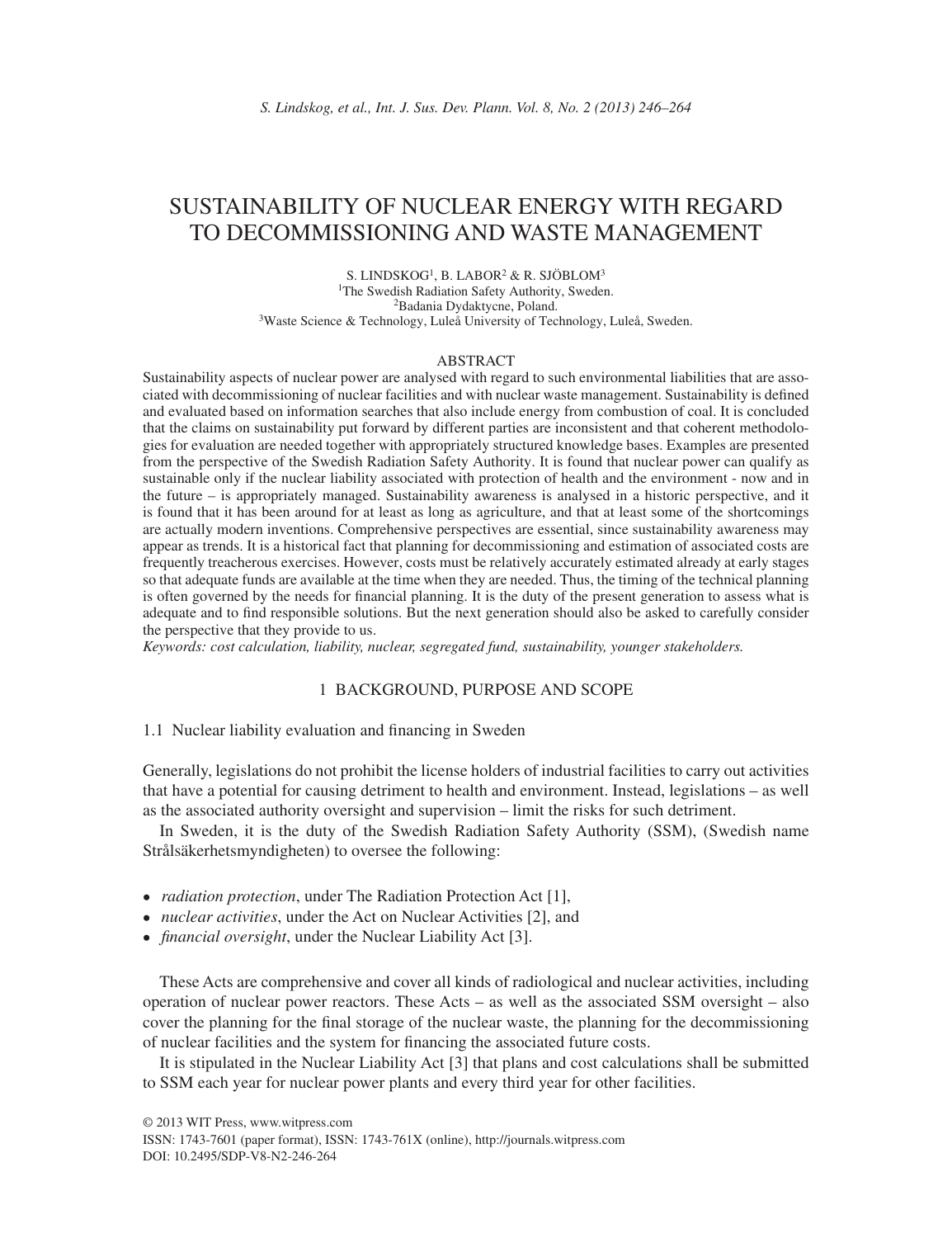For nuclear power plants, there are two 'compartments' for securities and fees to segregated funds managed by the Government:

- a. the anticipated costs for decommissioning and waste management etc., and
- b. a risk fee intended to cover the risk that the Government takes in its management of the fund system.

Compartment (a) comprises a combination of assets in segregated funds and securities (unlimited in time). The securities are lifted at the same pace as that of the payments that flow into the segregated funds.

Securities must also be provided to cover 'unplanned events'.

It is the owners and operators of the nuclear facilities who have the full responsibility for protecting health and the environment. This responsibility includes that they must ensure that adequate funding is available at the time when it is needed to cover any associated liabilities. The role of SSM and other authorities is twofold:

- to instigate such work, and
- to ensure that any obligations are fulfilled

Most of the nuclear liabilities concern the decommissioning and waste management associated with our 12 light-water nuclear power plants (two of which have been permanently shut down). However, more than 10% of the estimated total liabilities are associated with old nuclear technology development facilities, including the Ågesta heavy-water nuclear power reactor which was in operation during 1963–1973. Actually, facilities covering laboratory and pilot scale work on most of the nuclear fuel cycle were built at the Studsvik site which used to be our nuclear national laboratory.

Experience has shown that there are considerable obstacles and pitfalls related to the planning for decommissioning and associated cost estimates, especially for old nuclear facilities. Consequently, it is a daunting and demanding task for owners and operators to comply with the requirements on financial planning. In concordance, the SSM must have a good knowledge base for its oversight. It is therefore the duty of the SSM to carry out and to commission relevant research work [4]. Recent publications include Refs. [5–15].

### 1.3 Objective

The purpose of the present paper is to analyse sustainability aspects of nuclear power with regard to such environmental liabilities that are associated with decommissioning of nuclear facilities and associated nuclear waste management. It is also the purpose to define and evaluate sustainability based on information searches and to make comparisons with generation of electric energy from combustion of coal.

It is anticipated that the results will be used as a part of the knowledge base needed for assessments of sustainability for nuclear power in general and for comparisons between different sources of energy. It is also the objective to illustrate how environmental liabilities can be managed for different energy systems and in different fields of technology.

Thus, section 2 of this paper provides some thoughts on system analysis and comparison together with the associated need for tools. The elements of nuclear energy sustainability are presented in section 3, and examples of recent work are summarized in sections 4 and 5.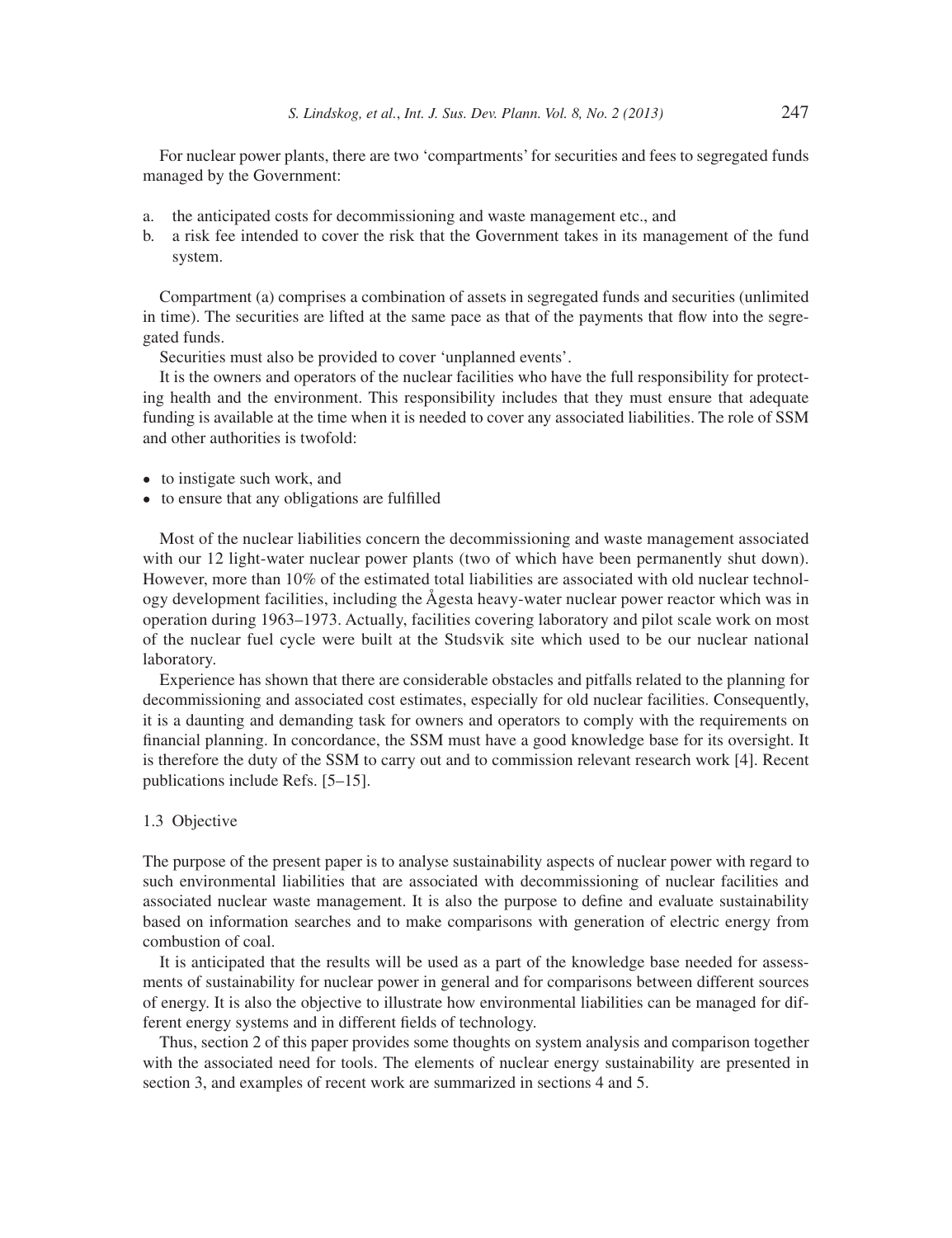### 2 SUSTAINABILITY AND ASSOCIATED METHODOLOGIES FOR ANALYSIS AND COMPARISON

### 2.1 Sustainability definitions

According to the Brundtland report [16] from 1987, sustainable development can be defined as follows:

'*Sustainable development is development that meets the needs of the present without compromising the ability of future generations to meet their own needs. It contains within it two key concepts:*

- *the concept of "needs", in particular the essential needs of the world's poor, to which overriding priority should be given; and*
- *the idea of limitations imposed by the state of technology and social organization on the environment's ability to meet present and future needs.*'

This principle of sustainable development is closely associated with the polluter pays principle (PPP). It is also dealt with in the Brundtland report [16] which in this case refers to an OECD decision from 1972 [17] according to which environmental costs should be included in the prices of various commodities. A corollary to the PPP is the principle of equity between generations.

The balancing of future risks, costs and benefits fairly across generations was dealt with by a panel of the United States National Academy of Public Administration [18], and some of the conclusions are as follows:

*'Trustee Principle* — *Every generation has obligations as trustee to protect the interests of future generations.*

*Sustainability Principle* — *No generation should deprive future generations of the opportunity for a quality of life comparable to its own.*

*Chain of Obligation Principle* — *Each generation's primary obligation is to provide for the needs of the living and succeeding generations. Near-term concrete hazards have priority over long-term hypothetical hazards.*

*Precautionary Principle* — *Actions that pose a realistic threat of irreversible harm or catastrophic consequences should not be pursued unless there is some compelling countervailing need to benefi t either current or future generations.'*

These conclusions are reiterated and elaborated in an OECD Nuclear Energy Agency (NEA) report [19] on decommissioning funding and associated ethics.

2.2 The need for tools and knowledge bases for assessments

It might be tempting to assume that the above quoted basic principles might be readily applied to various industrial activities including energy production. However, the conclusions reached are not entirely coherent.

For instance, the World Nuclear Association concludes the following [20]:

'*Our confidence that nuclear power is a "sustainable development" technology because its fuel will be available for multiple centuries, its safety record is superior among major energy*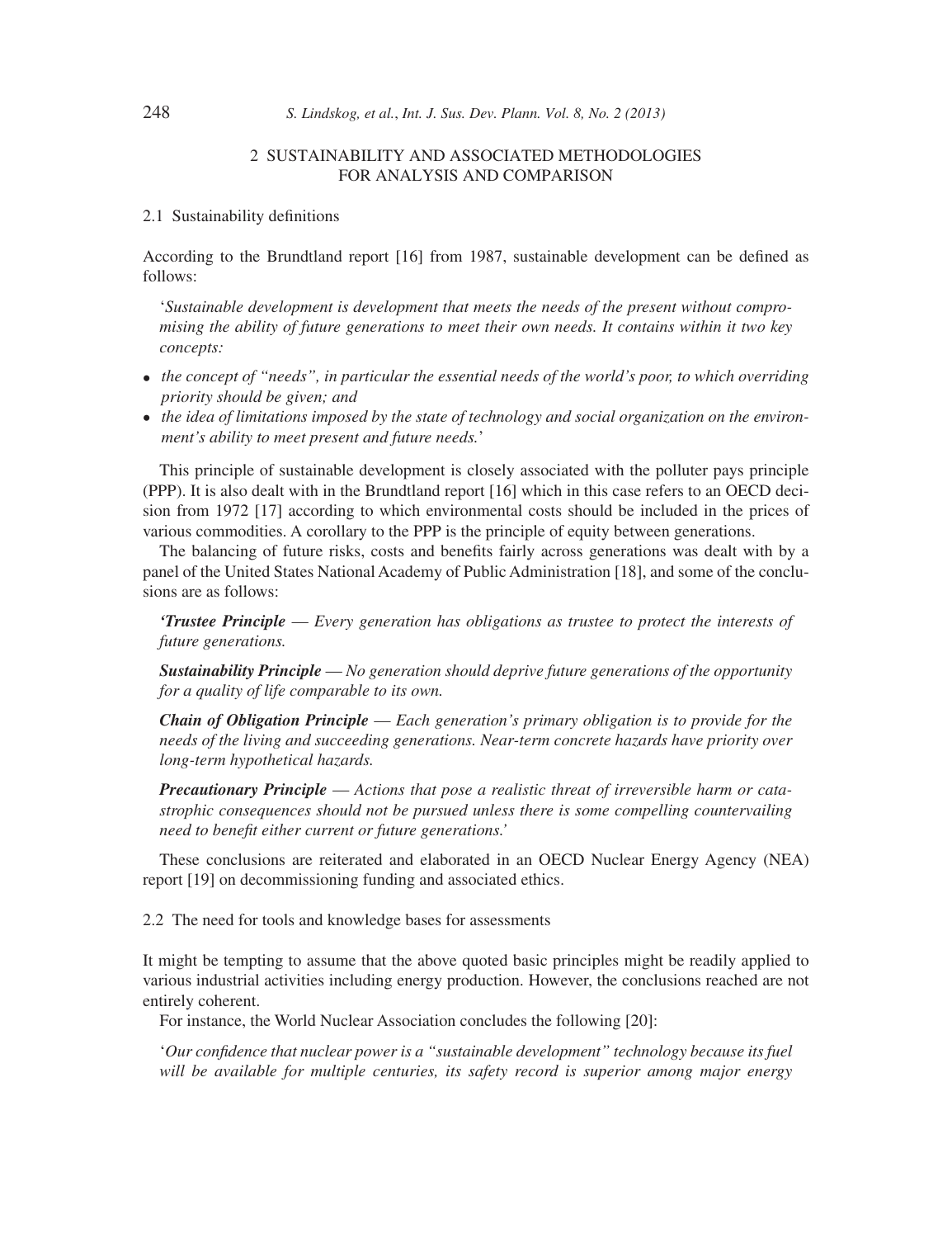*sources, its consumption causes virtually no pollution, its use preserves valuable fossil resources for future generations, its costs are competitive and still declining, and its waste can be securely managed over the long-term'*.

Similar conclusions, although expressed more moderately, can be found in a report [21] from the OECD/NEA.

The conclusion above 't*hat the waste can be securely managed*' should not be interpreted to imply that systems are in place for final disposal of all nuclear waste in all countries. In fact, comprehensive research – including demonstrations on pilot scales – has been carried out, but no country has yet commissioned a repository for civilian spent nuclear fuel or high level waste from reprocessing of such fuel.

Actually, OECD/NEA, the International Atomic Energy Agency (IAEA) and others are very active in promoting adequate decommissioning of nuclear facilities after the end of their useful life and appropriate management of the nuclear waste. Details on the selection of strategies for decommissioning can be found in an OECD/NEA report [22].

What about comparison with other sources of energy? The present authors have not carried out any extensive searches on this issue, and there may not be very many publications anyway. However, residues from thermonuclear and 'thermochemical' energy generation are being compared in a recent OECD/NEA report [23]. Nothing embarrassing is presented in Ref. [23] on the residues from coal combustion (the topic of the report), but without proper reference, the report states that emissions from coal combustion cause almost one million fatalities a year (no comparison was found with emissions from nuclear facilities under normal and accident conditions). Since the quote is out of context, the reader is lead to believe that this is what happens whenever coal is being combusted. However, it is well known in the coal combustion community that cooking on a coal stove without ventilation – as is commonly done in many poor countries – is not good for your health, while modern coal fired plants, for example, in Europe and the United States are not allowed to operate unless health and environment are properly protected, see for example, Ref. [24].

The coal combustion community is able to speak for itself, however. Thus, it considers [25] three pillars of sustainable development: '*economic prosperity, social well-being and environmental sustainability*', (cf. the Brundtland report above) and makes the following observations:

- '*The Coal Industry Advisory Board recognises the paramount important sustainable development. The CIAB emphasises that policies must put equal weight on all three pillars of sustainable development in order to be effective.*
- *Coal will play an important role in energy systems that support sustainable development for the foreseeable future. This is because of coal's unique combination of advantages: it is affordable, is safe to transport and store, and is available from a wide range of sources. Coal therefore remains essential in achieving a diverse balanced and secure energy mix in developed countries; it can also meet the growing energy needs of many developing countries.*
- *Further improvement in coal's environmental performance will be required. While improved coal technologies have provided very substantial efficiency and emission improvements to date, accelerated technological effort is required to reduce greenhouse gas emissions.*'

Of course, carbon capture (carbon dioxide sequestration) is still at the development stage.

Assessments of merits and relative merits of various sources of energy are clearly outside the scope of the present paper. The important conclusion is instead that the application of the fundamental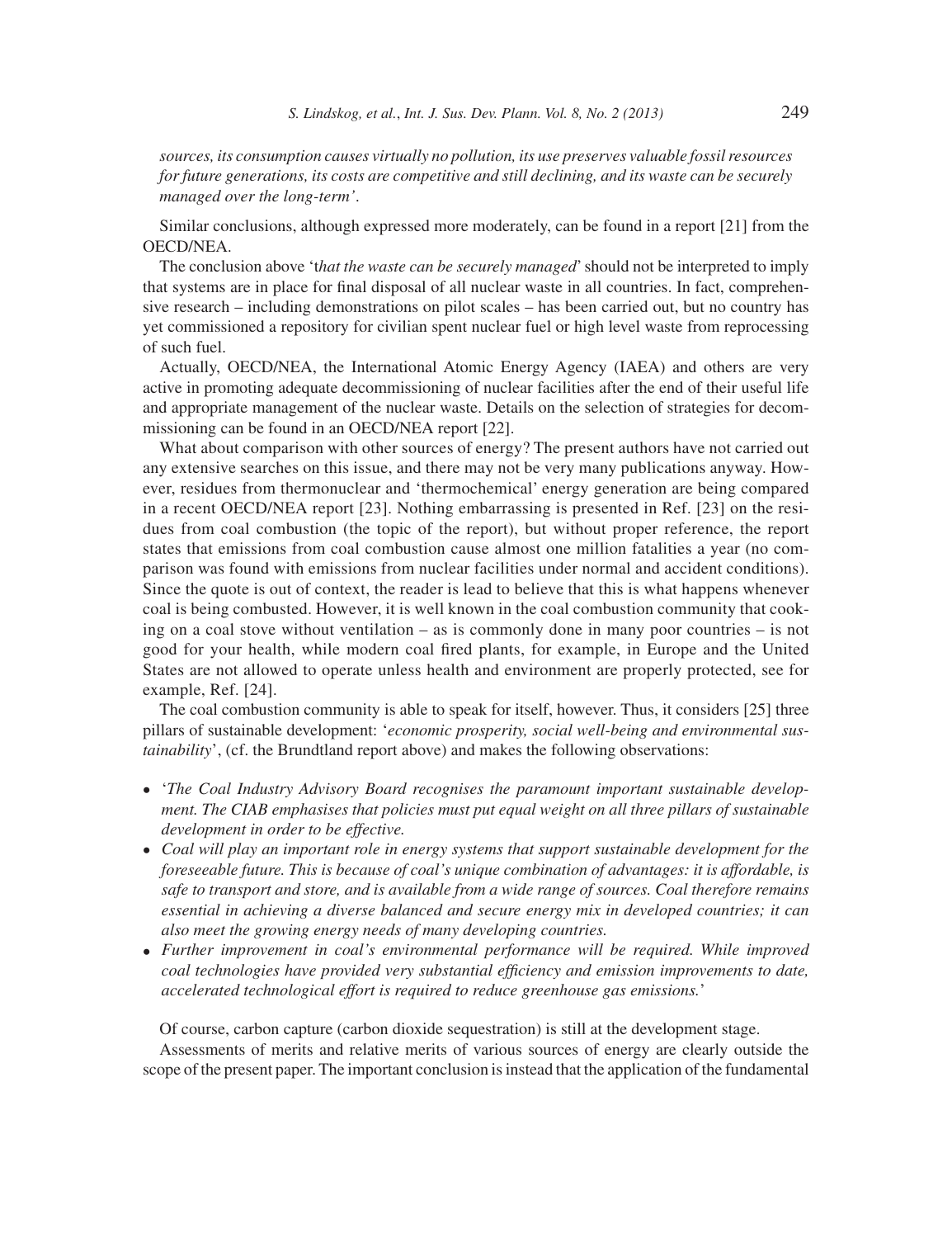principles of sustainability is not straightforward. Tools for assessment and comparison are needed as well a knowledge bases structured in such a manner that it can be readily utilized.

2.3 Tools for assessment and need for appropriately structured knowledge

Tools for assessment of the functioning of industrial facilities originate from safety-related work on steam engines with coal combustion. In the case of Sweden, this work started in an organized way in the 1890s, and the history is documented in the 100th year anniversary book *The Good Power* published by what is now ÅF AB [26].

Modern tools have largely been developed in conjunction with the planning and safe operation of advanced industrial facilities, especially in the chemical and nuclear industries, and examples include Refs. [27–30]. The importance of utilization of feedback from experience and lessons learnt can hardly be exaggerated.

General considerations in such analyses include the following:

- definition of the system, including what are the prerequisites (outside the system) and what is inside;
- identification and description of features, events and processes;
- identification and studies of scenarios;
- comparison (e.g. for best available technology) based on comparing one type of characteristic at the time, and to make overall assessment thereafter.

The Swedish research on nuclear waste disposal and associated planning, including financial planning, was inaugurated in the 1970s, and have since then been rather intensive in industry (the major effort) as well as at the SSM and its predecessors. An overview of objectives and direction of the authority work can be found in Ref. [4].

Examples of SSM and SSM-sponsored work include the safety assessment SITE 94 [31, 32] and associated identification of features, events and processes [33, 34] as well as scenario development [33–35]. The scientific knowledge base was utilized for the recurrent reviews of the waste management programme of the industry  $[36]$  and of the financial planning  $[5-15]$ . The SSM research has also formed the basis for various regulations, including Refs. [37, 38].

The SSM work has preceded as well as has been carried out in parallel with work in other countries, and also provided input to OECD/NEA and the IAEA in their 'consolidating' reports; see, for example, Refs. [39–41]. and [15], respectively.

The issues of decommissioning and nuclear waste are not any property of the technical community. They belong to everyone including the political sphere. Consequently, the research has included the social sciences also, and the developments have been similar to those in the natural sciences. What is now the Swedish National Council for Nuclear Waste has thus had a significant influence of the ethics involved, including the principle that a final repository should be designed to render controls and corrective measures unnecessary, but not impossible. Another example is risk perception and communication; see Ref. [42].

Lessons learned from the SSM work include that assessments and comparisons is a topic in itself, and requires substantial efforts. Pitfalls are numerous, and structured approaches are essential. Critical areas include integration between disciplines and awareness of the sociological, financial and legal dimensions. Perspective on time is also important, including difficulties in making prognoses for chemical developments, awareness of all different relevant issues – which may change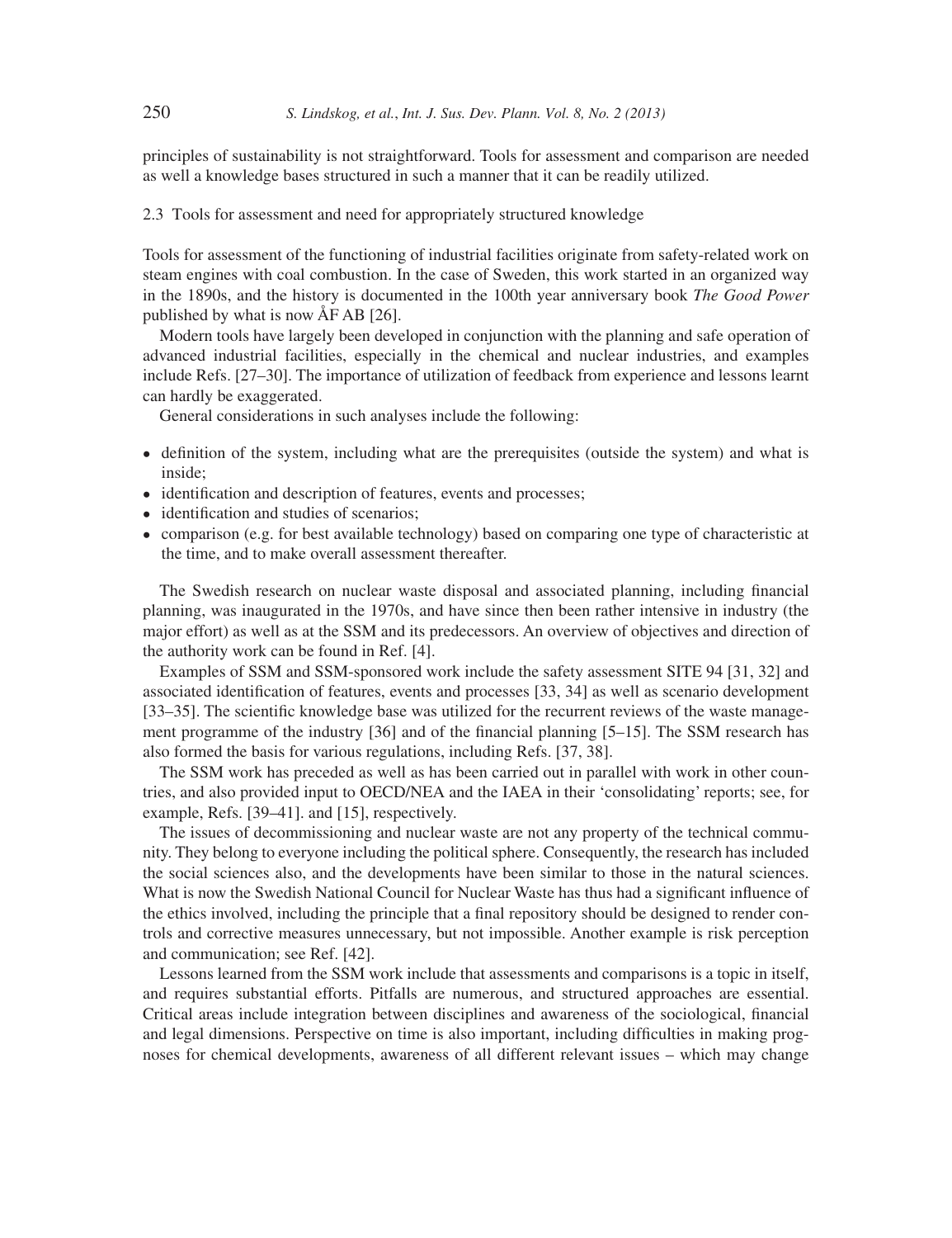considerably with time – and the general level of scientific and technical knowledge which is being elevated all the time.

### 3 NUCLEAR ENERGY SUSTAINABILITY

### 3.1 Availability of uranium and the efficiency in its utilization

All contemporary nuclear power reactors use uranium-based nuclear fuel. Uranium ore typically contains levels of uranium at a fraction of a percentage or lower. This implies that most of the ore becomes tailings that may emit radioactive radon to the surrounding air, and various elements in the periodic table to the groundwater. Thus, remediation and reclamation are needed.

Reference [43] states that the total identified sources of uranium are sufficient to last for more than 100 years at the present level of consumption. The report also states that the deployment of advanced reactor and fuel cycle technologies could conceivably extend the long-term availability of uranium to thousands of years.

The present nuclear power reactors use uranium that has been enriched from the natural content of uranium-135 which is 0.7% to a few or several percentage. Such enrichment is expensive.

The efficiency of the utilization of the fuel depends on the degree of breeding, that is, to what extent uranium-238 is converted to plutonium-239 and other fissible nuclides. In the Swedish lightwater moderated reactors, almost half of the total thermal energy generated originates from fission of transuranic elements together with fission of uranium-238 by high energy neutrons  $(45\%$  for a boiling water reactor according to Ref. [44]). Most of the energy originates from fission of uranium-235 by thermal (low energy) neutrons.

There is a debate as to the sustainability of utilizing only such a moderate fraction of the uranium-238 in the fuel in the nuclear energy reactors of today. The price of the natural uranium constitutes only a small fraction of the total cost for nuclear energy generation, and thus even ores with low contents of uranium might be mined. This increases the potentials for environmental impacts, however.

Other types of nuclear reactors than those currently in use in Sweden – and commonly used elsewhere  $-$  may utilize uranium-238 to a much larger extent or use thorium. The formation of fission products is of course directly proportional to the burn-up. Since the fission products absorb neutrons much more than other matter in the reactor, reactivity decreases gradually after a refuelling. Thus, a high utilization of uranium-238 generally presupposes reprocessing, in which process the fuel taken out of a reactor is dissolved and the constituents separated. Typically, the categories obtained are as follows.

- Fission products that are converted to a form suitable for final disposal (usually glass). The fission products are highly radioactive.
- Depleted uranium, that is, uranium having a content of uranium-235 that is lower than 0.7% (which is the level for natural uranium).
- Transuranic elements, notably plutonium. Many of these isotopes are fissible by thermal neutrons, but some require high energy neutrons.

Advantages with reprocessing, in addition to the more efficient use of the uranium, include the burning of long-lived transuranium elements that would otherwise – in the case of direct disposal of spent nuclear fuel – constitute part of the waste.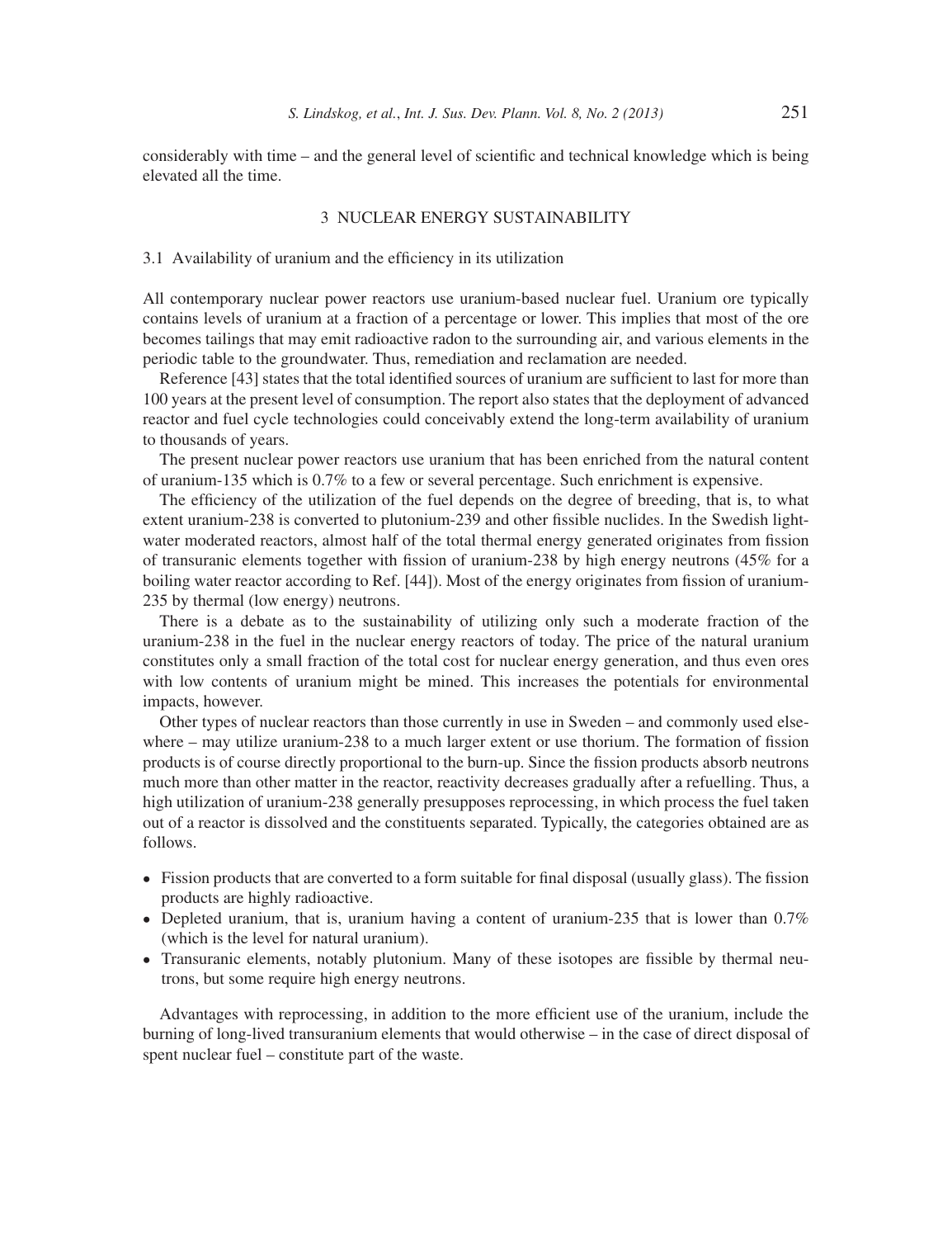The Swedish work on breeder reactors in a historical perspective has recently been summarized by Fjaestad [45].

### 3.2 Protection of health and the environment

Most of the potential for detriment to health and the environment from nuclear power generation originates from radiation. The radionuclides emitting the radiation may be natural or artificial. (A nuclide is a specific combination of elementary particles in the nucleus of an atom.)

A radionuclide emits radiation on conversion to either a form having a lower energy or to another nuclide (sometimes also a radionuclide). The natural radionuclides are either long-lived or daughters of very long-lived ones. Man-made radionuclides show very large variations in longevity. Moderately long-lived ones give rise to most of the doses during operation of a nuclear facility, and very long-lived ones may have to be isolated from man and the biosphere for tens and hundreds of thousand years.

Radiation from different radionuclides may have very different absorption properties. Some types might be effectively arrested by a sheet of ordinary writing paper, while other types might require as much as a few centimetres of steel to be attenuated by 50%.

The International Commission on Radiological Protection (ICRP) was already formed in 1928. It has published numerous reports, including its recommendations [46] which form the basis for radiation protection worldwide. The basic principles are as follows:

*'The Principle of Justification: Any decision that alters the radiation exposure situation should do more good than harm.*

*The Principle of Optimisation of Protection: The likelihood of incurring exposure, the number of people exposed, and the magnitude of their individual doses should all be kept as low as reasonably achievable, taking into account economic and societal factors.*

*The Principle of Application of Dose Limits: The total dose to any individual from regulated sources in planned exposure situations other than medical exposure of patients should not exceed the appropriate limits specified by the Commission.*'

These principles of protection also apply to doses to future generations that might come about as a result of activities of the present generation; see, for example, Refs. [37, 38].

So far, doses in Sweden from nuclear activities have been kept well within limits for the most part. In particular, doses to the public have been very far below the limits. We have also been fortunate in that radiological consequences of deviations from normal operating conditions have been insignificant.

Accidents do occur, however, as is illustrated by the Chernobyl disaster which affected Sweden by fallout [47]. This particular type of accident is not technically possible with our designs of reactors. Nonetheless, it is an appropriate attitude from a safety point of view not to discard the possibilities of accidents. The accidents at the Fukushima nuclear power plants in Japan in the year 2011 illustrate this point.

Decommissioning of a nuclear facility typically costs at least a couple of orders of magnitude more than the demolition of a corresponding non-nuclear facility. The reason for this is the presence and properties of the remaining radionuclides (cf. the description above). Moreover, the waste from decommissioning will have to be deposited, typically – and in the case of Sweden – together with other waste that has been kept in interim storage. According to present domestic plans, the spent nuclear fuel will be deposited in a separate facility, however.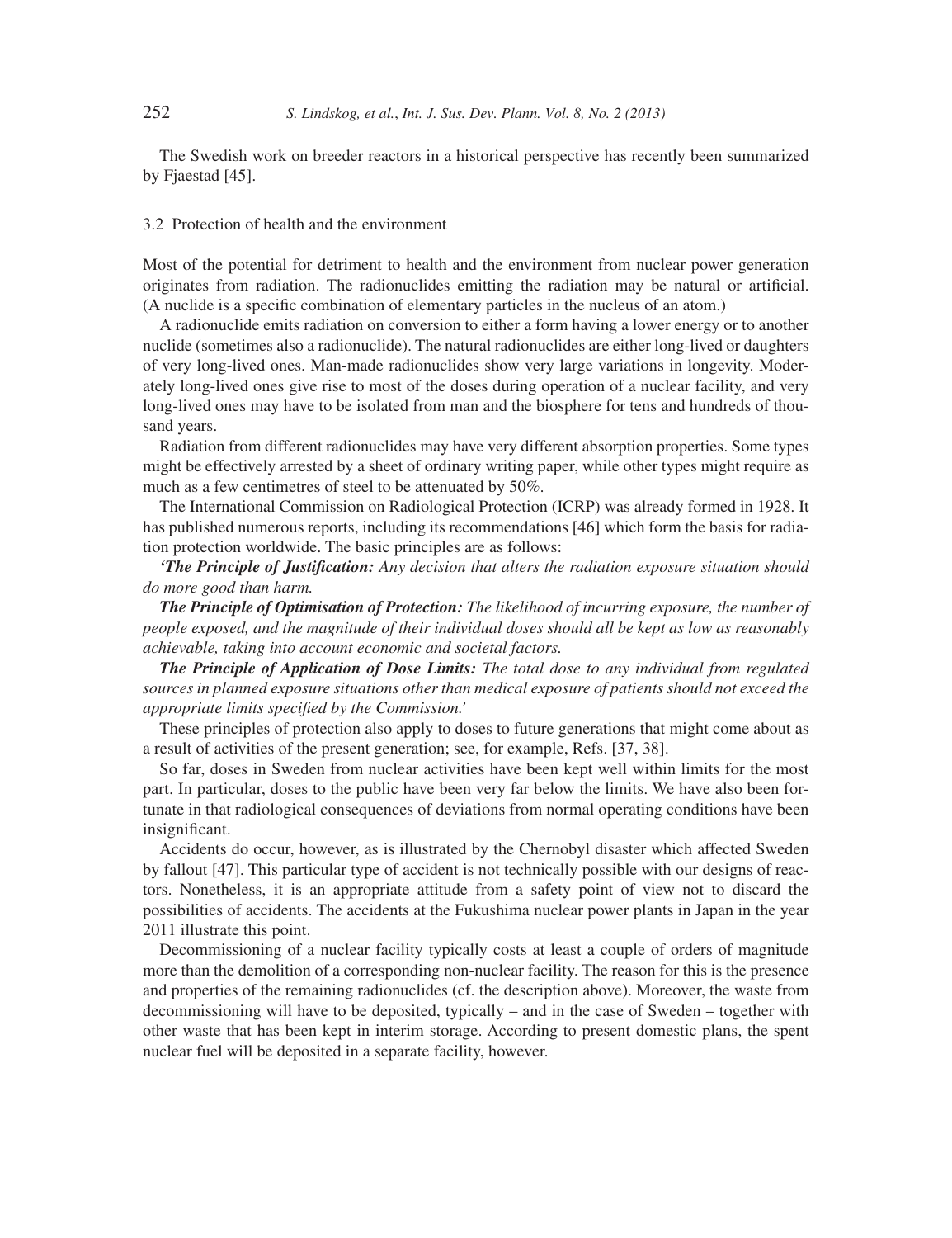This constitutes an environmental liability that has to be appropriately managed in terms of technical and financial planning (cf. section 1.1 above). Such appropriate management is an essential prerequisite for nuclear energy to qualify as sustainable.

## 4 RESULTS FROM INFORMATION SEARCHES

### 4.1 Historical perspective

It has been said that one should deal with the past to shape the future better. So what can we learn from history?

Sustainability awareness is often thought of as a modern phenomenon, but is actually likely to be at least as old as agriculture. Our forefathers freed their farmlands from stones and put them in walls to protect the crops from grazing animals. This example illustrates a strong solidarity with descendants.

Legislation on preservation and protection of forest extends beyond written records, and statements to this end exist even in our oldest written law, the older Westgothia law from around the year 1220. Early environmental legislation includes the statement by our Queen Kristina on 18 March 1639 when she banned burn-beating by the penalty of banishment. Lack of perspective is actually partly a modern phenomenon, as is illustrated by the example of institutional investors that sometimes focus on short-term profits and neglect long-term responsibilities and benefits.

The greenhouse effect has been known for more than 100 years not only as some curiosity in exotic scientific literature but also, in popular and well-circulated literature in which it was put forward in 1919 by the Swedish scientist Svante Arrhenius [48] as more or less a matter of course. It was pointed out as just about the only mechanism by means of which mankind might achieve an increase in world temperature. He also calculated that the carbon dioxide reserves in the atmosphere would last for only about 37 years should it not be replenished by microbial activity and coal combustion.

It is appropriate to wonder why the issue of global warming was laying dormant for about a century, and then relatively recently and suddenly became a major issue. This raises the question of what other important issues might escape contemporary attention only to become major issues tomorrow.

The book by Arrhenius [48] deals rather extensively with the issues of sustainability of mineral and energy resources, and it ends with emphasizing the need for recycling and the exhort: '*thou shalt not waste*'.

Another example of what might be referred to as incubation or initiation effects concerns the awareness of the significance of manmade radionuclides.

Konrad Röntgen published his discovery of the X-rays and his X-ray tube in 1896. This was a great blessing in medicine since for the first time in history, doctors could look inside a human body without having to use a knife. X-ray equipment was installed in many places soon after the discovery and in the case of Stockholm already in 1897. It then took a couple of decades before it was discovered that the radiation could give rise to cancers many years after exposure. (This was the rationale for the establishment of ICRP mentioned above.)

The first controlled chain reaction took place in 1942. The hazard associated with radiation was well known at this time, but there was no experience with induced radioactivity. It took until the mid-1970s until nuclear waste research caught on speed. According to the national implementer of this R&D programme, the Swedish Nuclear Fuel and Waste Management Company, SKB, the accumulated  $R&D$  cost until present at the price level of today is about  $GE1,90$  (see www.skb.se).

A similar but less transient development of awareness is taking place since about 20 years on the issue of decommissioning of nuclear facilities. Examples of recent work are presented in the subsequent sections 4.2 and 5.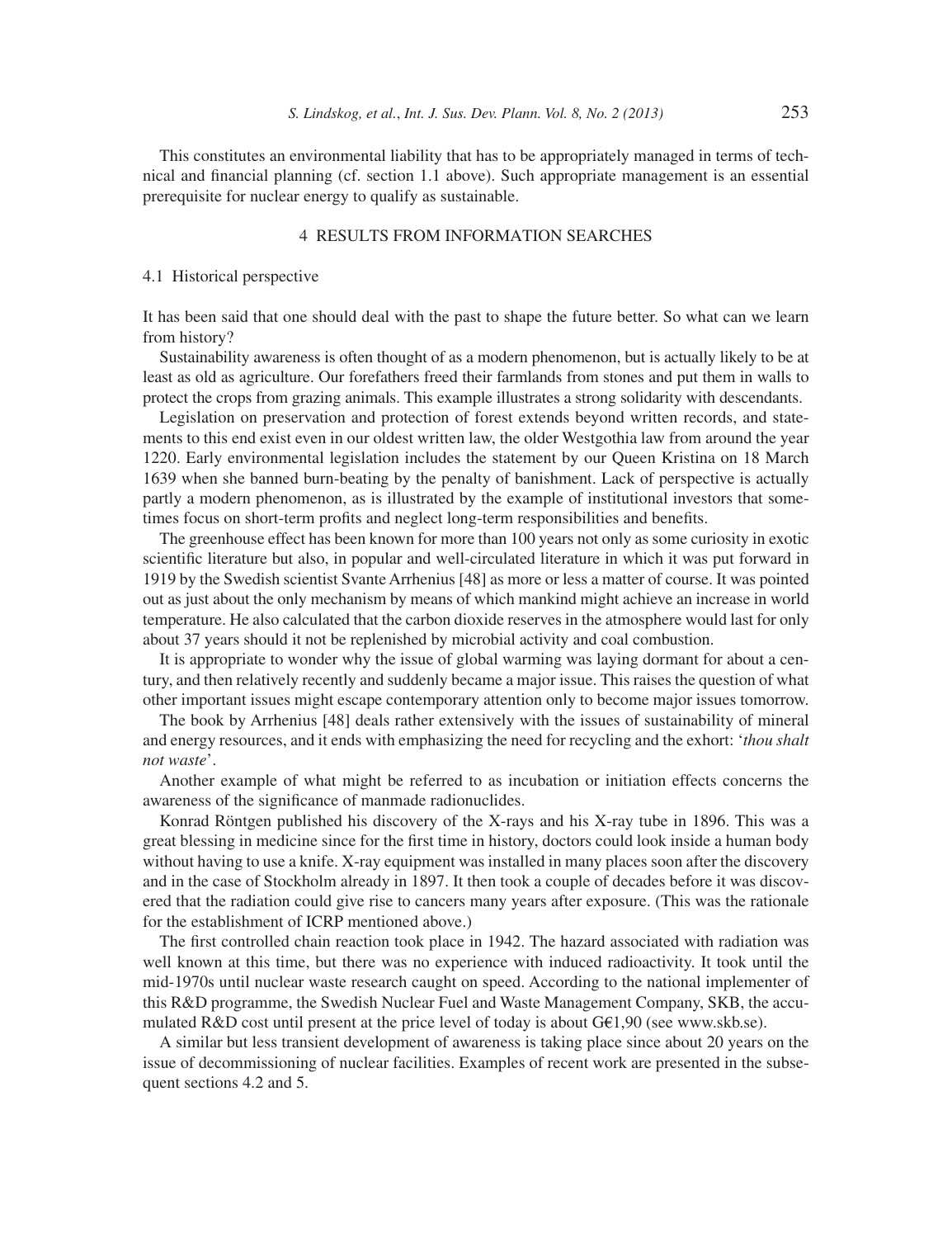4.2 Environmental liabilities and the PPP

Background to this section in the form of previous publications by the present authors can be found in Refs. [5–15].

The PPP has been implemented in the Swedish Environmental code [49] as follows: '*Persons who pursue or have pursued an activity or taken a measure that causes damage or detriment to the environment shall be responsible, until such time as the damage or detriment ceases, for remedying it to the extent deemed reasonable ...*'. Since there is no limit in time, a liability will exist as long as remediation has not been completed.

It was mentioned in section 1.1 that for nuclear liabilities, financial resources are generally accumulated in segregated funds so that funding will be available at the time when it is needed. The funding should be sufficient but not superfluous. A prerequisite for the functioning of such a system is that future costs can be estimated with sufficient precision. There are numerous examples of deviations in this regard, and consequently a structured approach is warranted.

First, it should be recognized that end of license is different from end of liability. End of license may come about under the Radiation Protection Act [1] and the Act on Nuclear Activities [2]. Liabilities may, however, still remain even after end of license. End of liabilities may come about as a result of an authority decision under the Nuclear Liability Act [3]. Planning for decommissioning is to be carried out under all of these acts. It is not unusual that radiological and operational planning is carried out in one organizational unit and financial planning in another. As a consequence, different plans may be prepared. If this is the case, then it is imperative that they are well harmonized.

Switching from an operational mode into one of decommissioning is a very large step in a facility. It happens easily, that data from radiologic surveying that is perfectly adequate for operation purposes is used for decommissioning planning where it may be totally inadequate. Decommissioning planning must be carried out based on its own needs. The main issues in this planning are radiological surveying (for the needs of decommissioning), methodology selection and identification and evaluation of potential cost raisers.

At least for private enterprises, the nuclear  $[3]$  as well as the financial  $[50-53]$  legislations require that liabilities be calculated with a high or even very high precision. The harshest punishment – up to six years in prison – might come about as a consequence of the penal law [54] in cases where the financial reporting is grossly misleading.

Such deviation might actually not be very far-fledged since it has proven recurrently difficult to make precise cost estimations for decommissioning, especially for old research facilities. A good advice is therefore to follow – or at least carefully consider – existing standards [55, 56], and to conscientiously declare any remaining uncertainties together with the reasons why they still exist. It should be noted that errors in estimates of environmental liabilities may easily escape identification and attention by the company auditors. The reason for this is that they usually lack the detailed scientific and technical knowledge that is required to find such insufficiencies. Consequently, deviations may escalate with time, and thereby become increasingly difficult to deal with once they are discovered.

What is just said implies that the timing of the planning for decommissioning is governed by the needs of the financial planning. This is 'unnatural' for many technically oriented people, since much of the planning needed for financial reasons could preferably be deferred if the relevant considerations were solely technical.

Although the responsibility for health and environment – including liabilities – rests solely with the owners and operators, it is essential that there also exists a public oversight, an authority that instigates and controls, and thereby executes the role of ombudsman for the public. Only then can full credibility be earned regarding sustainability of nuclear energy with regard to decommissioning and waste management [6, 57].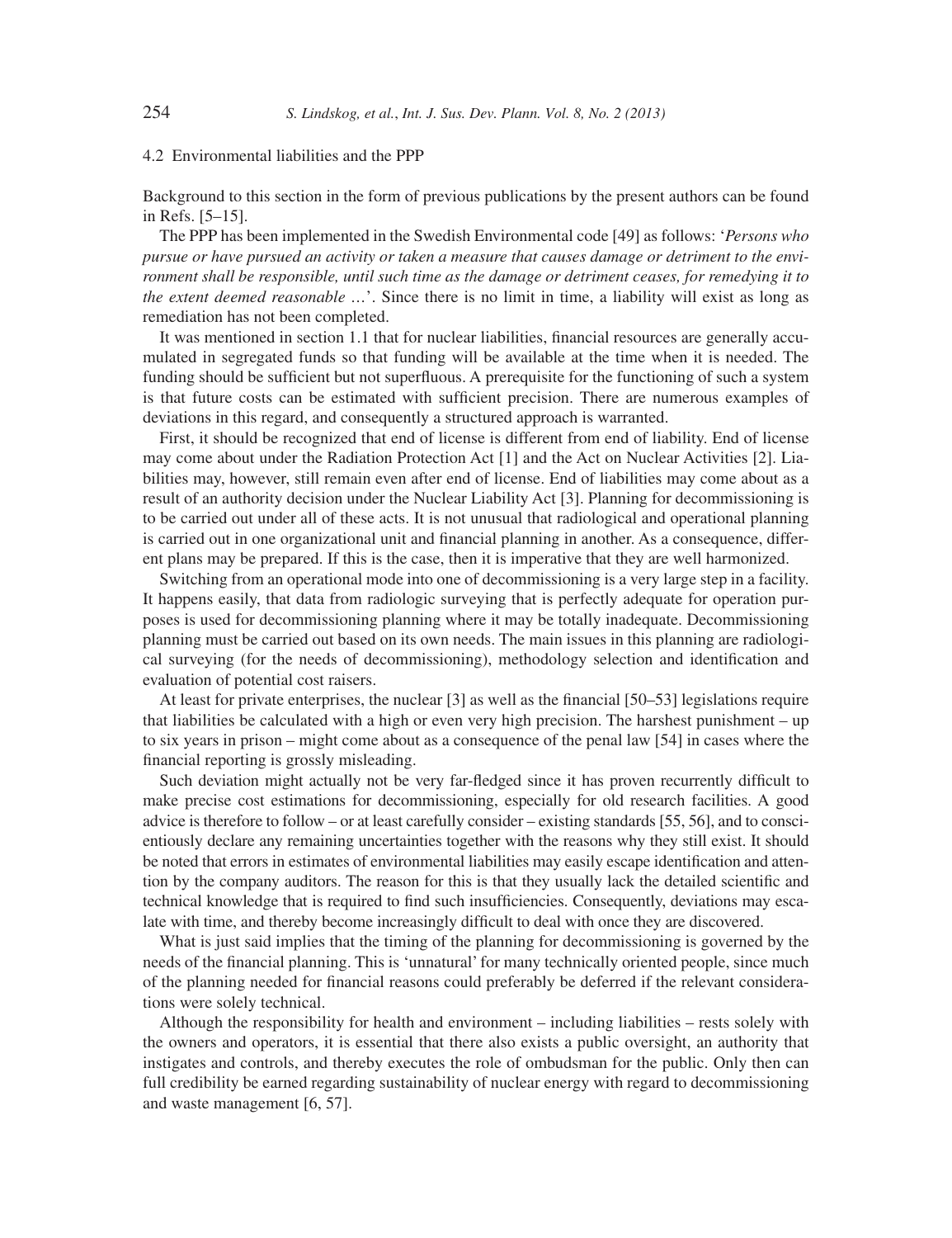### 5 SOME RESULTS FROM FIELD STUDIES

#### 5.1 Introduction

When dealing with intra-generational tasks and liabilities, it is crucial that information is disseminated and communicated openly and that result of research work is published in scientific as well as in public media. Such issues may concern investments in infrastructure, such as, for example, the Öresund Bridge that connects the Swedish town Malmö with the Danish capital Copenhagen, and which was inaugurated in the year 2000. Decisions on long-term investments that largely benefit future generations, but have limited benefits for the present one, are normally passed only after lengthy and cumbersome processes. The decision to build the bridge was made in the late 1980s and the construction was carried out during the 1990s, but detailed plans and cost estimated existed already in the 1920s. Part of the financing of the bridge comes from road tolls which are based on a time span of one generation, but actually, the toll should be based on the entire life-span of the bridge which is probably considerably longer. Such a longer perspective would thus probably lead to a lower toll today, since also future generations will contribute to the payment. The present system is fair, however, if the life-time were actually only one generation.

The basic principle that is governing investment decisions is that the cost shall be allocated according to usage. This principle is fairly well accepted in normal investment situations and also works reasonably well when the perspective is at most one generation.

In the case of nuclear waste, the cost for decommissioning nuclear facilities and for managing nuclear waste may arise after longer times than one generation, possibly even several generations. In this respect, nuclear energy is different as compared to renewable and long-term sustainable energy sources like hydropower, windmills, sun panels, etc. The same comparison can be made between nuclear energy and fossil fuels such as coal, oil and natural gas. Nuclear energy, in comparison with fossil fuels, gives rise to almost as good a carbon dioxide reduction as does energy from renewable sources. Consequently, nuclear energy might be labelled as semi-sustainable, that is, sustainable under certain conditions. The 'technical' aspects of this – management of the long-term liabilities – have been dealt with earlier in this paper. But the issue of sustainability also relates to the values held by stakeholders in our society. Since we discuss trans-generational issues, it is of particular importance to compile the views held by the next generation. Such data and their evaluations are therefore presented in the subsequent sections.

However, it should be noted in this respect that the intergenerational liabilities, and when prudently managed also corresponding cash-flows, may be highly different depending on the selection of energy source. Investments in energy sources like windmills or sun-reflectors are normally written off within one generation and the cost for dismantling is normally just a fraction of the original investment. Other major sources of energy may be used by two and up to three generations as is the case for hydropower plants, but they too have a relationship between investment and dismantling (disinvestment) where the latter is just a fraction of the former. This relationship is in principle valid for the renewable fuels and renewable energy production.

### 5.2 The field study

Sustainability is about the future, and about whether people in the future will experience an improved or a depleted basis for their existence. Of course, we cannot ask them, and consequently we have to rely on the adequacy of our own preferences.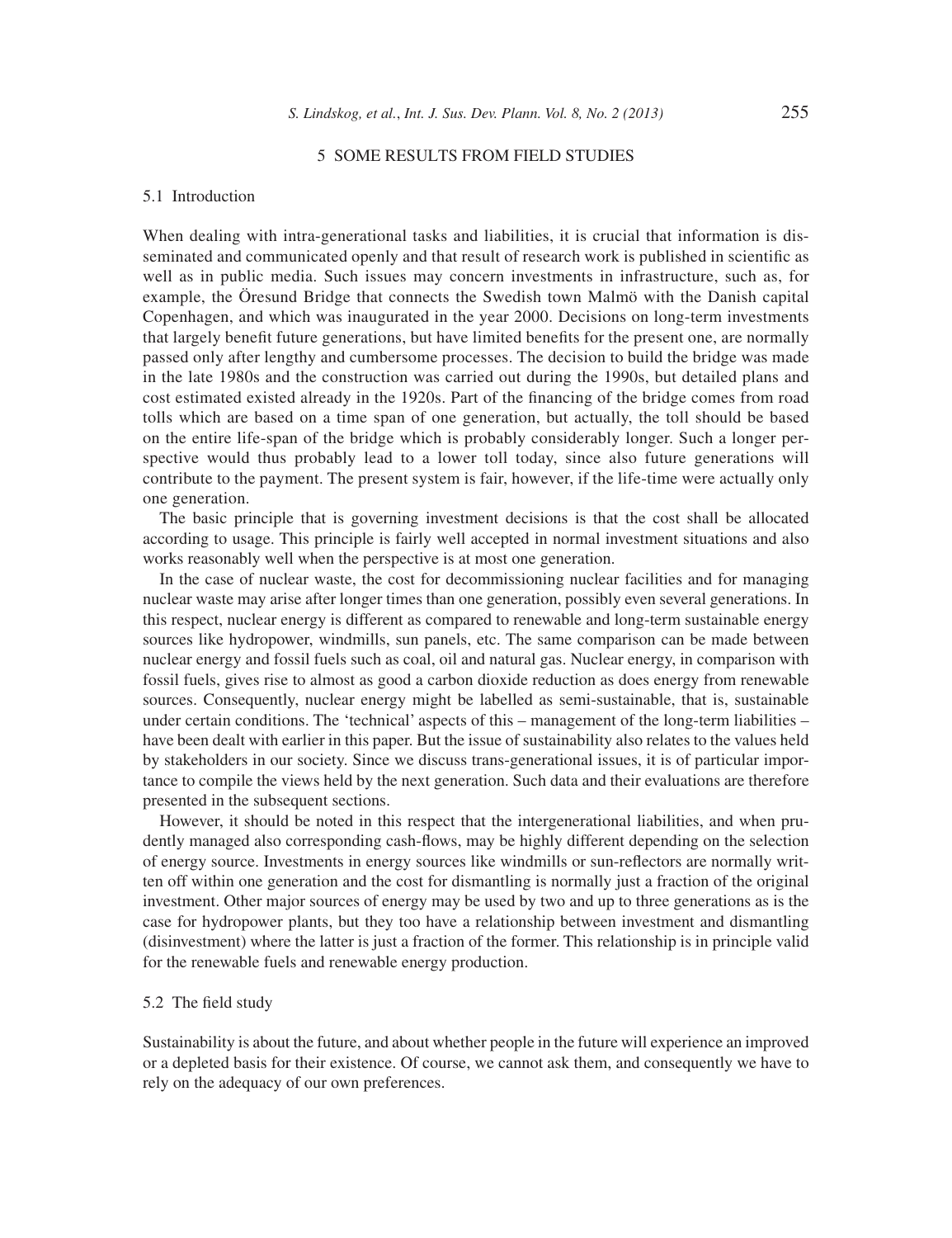There is, however, a possibility to get some information on the issue by asking people who are young today since they constitute the next generation decision makers. This is not often done, notwithstanding that surveys are typically carried out via paper forms that are sent out by ordinary mail. Since young people today communicate mainly by other means, the response rates are typically insufficiently low.

Consequently, the approach chosen in the present work comprises personal interviews of 1,444 persons and the response rate achieved is close to 100%. The first stage of the present work has been reported in Refs. [7, 8]. It was carried out during 2007–2008 in the Polish towns Gdansk, Lublin and Elblag. The second stage was carried out during the first part of 2010 in the towns Trnava in Slovakia and Jaworzno (Katowice), Poland.

In the first part of this study, in-depth interviews were conducted with the purpose to clarify if the questionnaire needed to be altered before the collection of survey data started. In this process, the questionnaire was used to retrieve information from the abovementioned stratified samples. In the first part of study, a total number of 780 answers where collected. In the second part an additional number of 660 answers were collected.

### 5.3 Analysis of the results and compilation of the findings

Some of the major results are presented in Tables 1, 2, 3, 4, 5, 6 together with the questions asked. These results will be evaluated in the following.

No difference was found between the genders. Also, no difference was found between the towns in spite of the fact that Jaworzno is a coal mining town that is surrounded with coal condensation

|               |        |                         | rable 1. Which form of chergy do you prefer: |          |        |                        |     |     |         |            |      |
|---------------|--------|-------------------------|----------------------------------------------|----------|--------|------------------------|-----|-----|---------|------------|------|
|               | City   | Gdansk-Elbag-<br>Lublin |                                              |          | Trnava | Katowice<br>(Jaworzno) |     |     | Sub SUM | <b>SUM</b> |      |
| Answer        | Gender | M                       | W                                            | M        | W      | M                      | W   | M   | W       | $M + W$    | $\%$ |
| Coal          |        | 9                       | 22                                           | $\Omega$ | 8      | 11                     | 29  | 29  | 59      | 88         | 4.4  |
| Nuclear power |        | 168                     | 115                                          | 77       | 56     | 31                     | 42  | 276 | 213     | 489        | 24.7 |
| Hydro power   |        | 182                     | 181                                          | 52       | 122    | 33                     | 60  | 267 | 363     | 630        | 31.8 |
| Windmills     |        | 184                     | 213                                          | 52       | 117    | 34                     | 57  | 270 | 387     | 657        | 33.2 |
| Miscellaneous |        | 25                      | 24                                           | 24       | 24     | 9                      | 9   | 58  | 57      | 115        | 5.8  |
| Total         |        | 568                     | 555                                          | 205      | 327    | 118                    | 197 | 900 | 1079    | 1979       | 100  |

Table 1: Which form of energy do you prefer?

Table 2: Who shall take care of the Swedish nuclear waste?

|                 | City   | Gdansk-Elbag-<br>Lublin |     |    | Trnava |     | Katowice<br>(Jaworzno) |     | Sub SUM | <b>SUM</b> |      |
|-----------------|--------|-------------------------|-----|----|--------|-----|------------------------|-----|---------|------------|------|
| Answer          | Gender | M                       | W   | М  | W      | M   | W                      | М   | W       | $M + W$    | %    |
| Sweden          |        | 348                     | 344 | 51 | 112    | 155 | 267                    | 554 | 723     | 12.77      | 88.1 |
| Other countries |        | 46                      | 48  | 18 | 13     | 19  | 29                     | 83  | 90      | 173        | 11.9 |
| Total           |        | 394                     | 392 | 69 | 125    | 174 | 296                    | 637 | 813     | 1450       | 100  |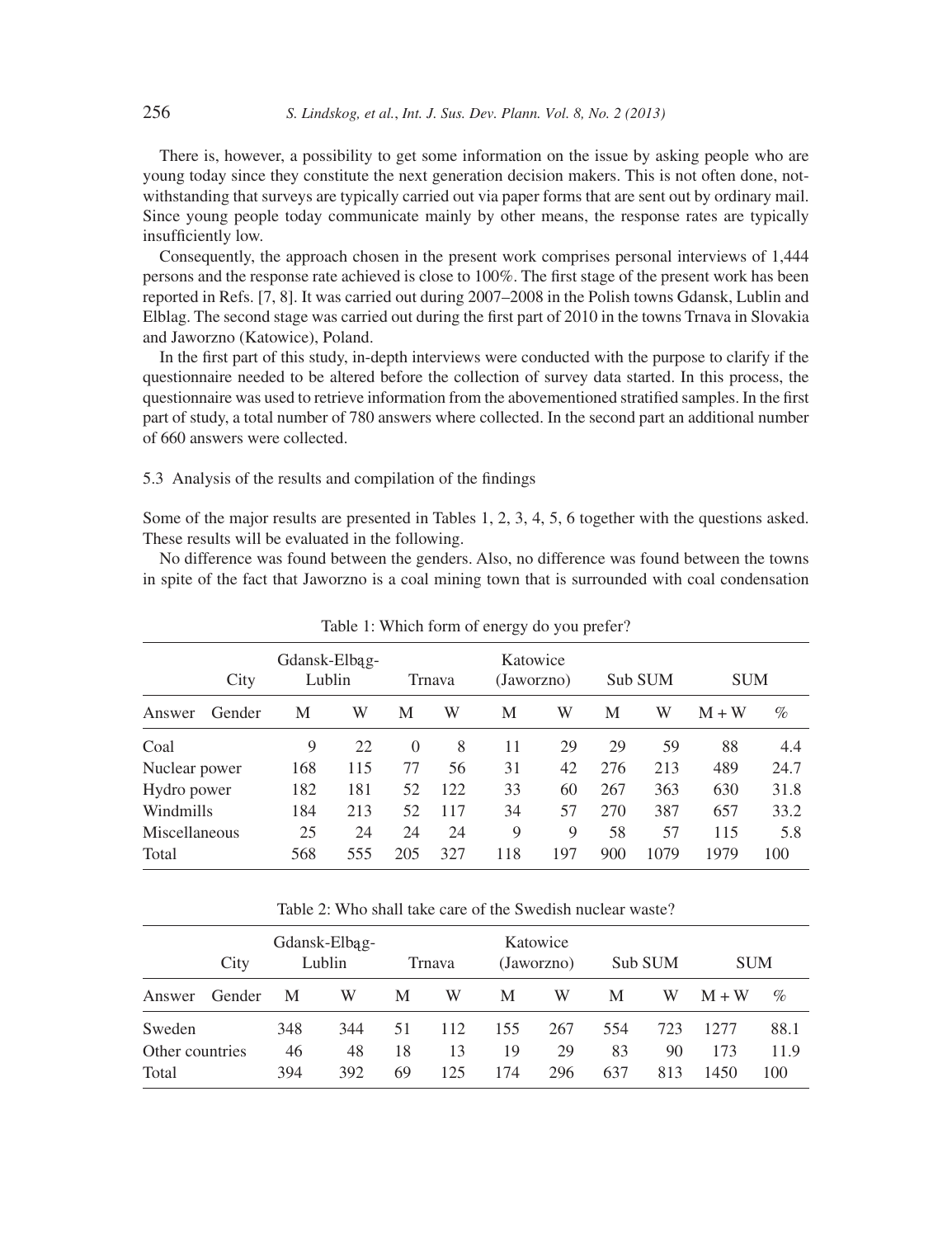|                | City | Gdansk-Elbag-<br>Lublin |     |     | Trnava |    | Katowice<br>(Jaworzno) |     | Sub SUM |         | <b>SUM</b> |  |
|----------------|------|-------------------------|-----|-----|--------|----|------------------------|-----|---------|---------|------------|--|
| Answer Gender  |      | M                       | W   | M   | W      | M  | W                      | M   | W       | $M + W$ | $\%$       |  |
| Yes            |      | 90                      | 62  | 17  | 22     | 19 | 16                     | 126 | 100     | 226     | 15.6       |  |
| N <sub>0</sub> |      | 303                     | 326 | 157 | 275    | 48 | 109                    | 508 | 710     | 1218    | 84.4       |  |
| Total          |      | 393                     | 388 | 174 | 297    | 67 | 125                    | 634 | 810     | 1444    | 100        |  |

Table 3: Can you consider having a site for final disposal of nuclear waste near to your home?

Table 4: What is your opinion towards a site for final disposal of nuclear waste?

|             | City   |     | Gdansk-Elbag-<br>Lublin |     | Trnava |    | Katowice<br>(Jaworzno) |     | Sub SUM | <b>SUM</b> |      |
|-------------|--------|-----|-------------------------|-----|--------|----|------------------------|-----|---------|------------|------|
| Answer      | Gender | М   | W                       | М   | W      | M  | W                      | M   | W       | $M + W$    | $\%$ |
| In favour   |        | 112 | 83                      | 37  | 64     | 22 | 31                     | 171 | 178     | 349        | 24.3 |
| Against     |        | 179 | 209                     | 82  | 158    | 33 | 61                     | 294 | 428     | 722        | 50.2 |
| Indifferent |        | 100 | 96                      | 51  | 75     | 12 | 33                     | 163 | 204     | 367        | 25.5 |
| Total       |        | 391 | 388                     | 170 | 297    | 67 | 125                    | 628 | 810     | 1438       | 100  |

|  | Table 5: Which aspects are in your opinion crucial for the acceptance of a final disposal? |  |  |  |  |  |
|--|--------------------------------------------------------------------------------------------|--|--|--|--|--|
|--|--------------------------------------------------------------------------------------------|--|--|--|--|--|

|                                                     | City   | Gdansk-Elbag-<br>Lublin |                |     | Trnava   |          | Katowice<br>(Jaworzno) |     | Sub SUM |       | <b>SUM</b> |  |
|-----------------------------------------------------|--------|-------------------------|----------------|-----|----------|----------|------------------------|-----|---------|-------|------------|--|
| Answer                                              | Gender | M                       | W              | M   | W        | M        | W                      | М   | W       | $M+W$ | $\%$       |  |
| Safety aspect                                       |        | 210                     | 232            | 96  | 165      | 52       | 104                    | 358 | 501     | 859   | 38.4       |  |
| Environmental<br>aspect                             |        | 143                     | 166            | 62  | 123      | 41       | 86                     | 246 | 375     | 621   | 27.8       |  |
| Location aspect,<br>as far from home<br>as possible |        | 118                     | 146            | 29  | 69       | 36       | 77                     | 183 | 292     | 475   | 21.2       |  |
| Method and<br>techniques                            |        | 53                      | 56             | 21  | 26       | 17       | 20                     | 91  | 102     | 193   | 8.6        |  |
| Economic growth                                     |        | 19                      | 10             | 8   | 11       | 12       | 11                     | 39  | 32      | 71    | 3.2        |  |
| Miscellaneous                                       |        | 7                       | $\overline{4}$ | 5   | $\Omega$ | $\Omega$ | $\Omega$               | 12  | 4       | 16    | 0.8        |  |
| Total                                               |        | 550                     | 614            | 221 | 394      | 241      | 445                    | 929 | 1303    | 2235  | 100        |  |

power plants, and the town of Trnava is close to the nuclear power reactors on the Bouniche site. Two of these reactors have been shut down permanently and are thus in the transition phase for decommissioning and the others are still in operation.

*First question: Which form of energy do you prefer?* The data in Table 1 shows that the younger generation prefers energy production by sustainable sources such as hydro power and windmills.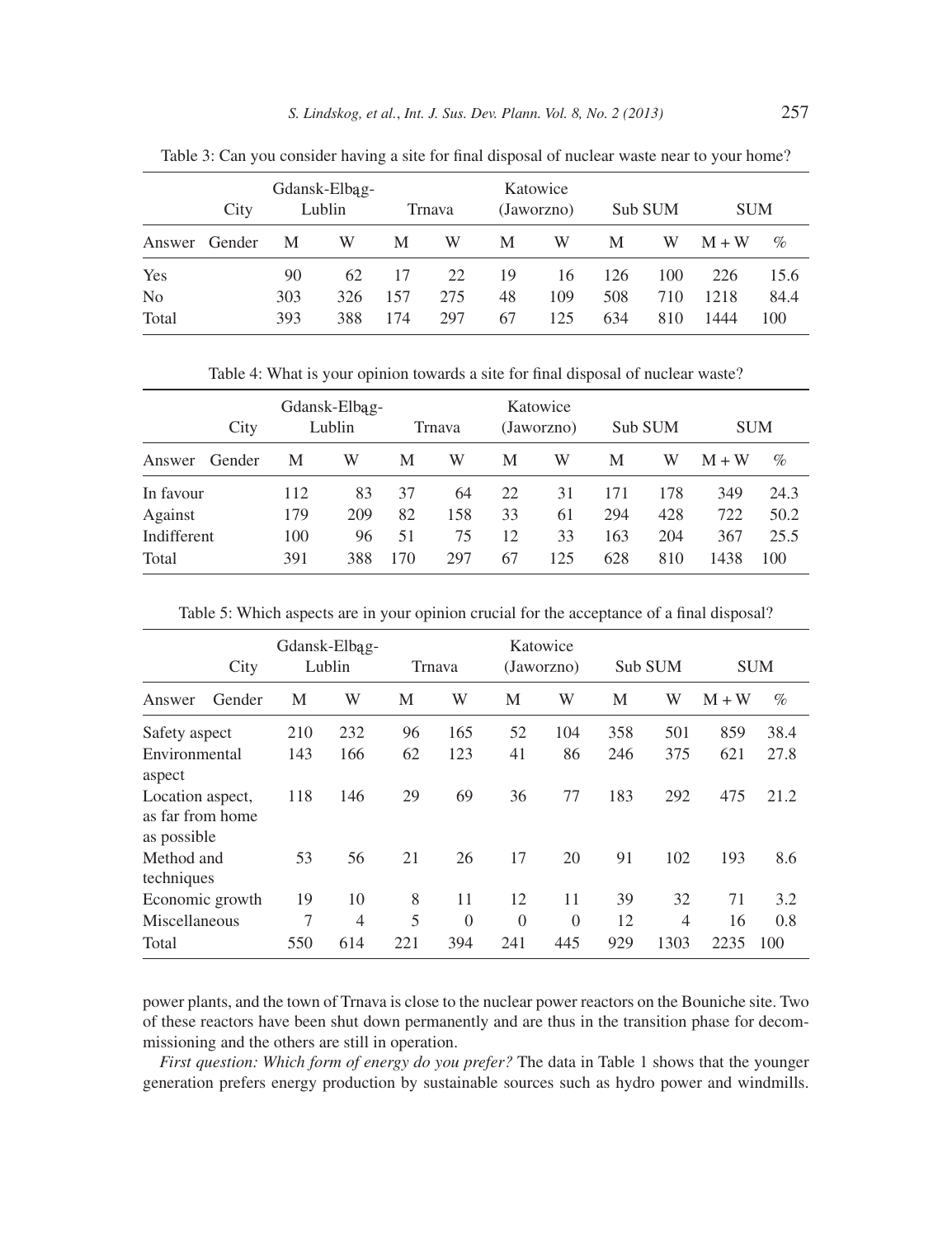|                                    | City                   |     | Gdansk-Elbag-<br>Lublin |     | Trnava   |    | Katowice<br>(Jaworzno) |     | Sub SUM | <b>SUM</b> |      |
|------------------------------------|------------------------|-----|-------------------------|-----|----------|----|------------------------|-----|---------|------------|------|
| Answer                             | Gender                 | М   | W                       | M   | W        | M  | W                      | M   | W       | $M+W$      | $\%$ |
| stakeholders                       | Trust for the involved | 78  | 59                      | 15  | 13       | 9  | 15                     | 102 | 87      | 189        | 11.5 |
| to a disposal for<br>nuclear waste | Opportunities linked   | 64  | 44                      | 15  | 14       | 11 | 18                     | 90  | 76      | 166        | 10.1 |
| Lack of knowledge                  |                        | 120 | 149                     | 57  | 154      | 22 | 67                     | 199 | 370     | 569        | 34.6 |
| Uneasy of the risks                |                        | 157 | 193                     | 81  | 123      | 29 | 67                     | 267 | 383     | 650        | 39.5 |
| Miscellaneous                      |                        | 34  | 22                      | 7   | $\Omega$ | 3  | 6                      | 44  | 28      | 72         | 4.3  |
| Total                              |                        | 453 | 467                     | 175 | 304      | 74 | 173                    | 702 | 944     | 1646       | 100  |

Table 6: Which of these values do you base your opinion on?

The other items are also sustainable alternatives such as, for example, sun collectors, local methane gas production and terminal heat. On this question, 1,443 students ticked in 1,979 answers on the various alternatives.

According to these answers, the most popular energy alternative is windmills, which was preferred by 33% of the students. Hydropower was preferred by 32%, followed by nuclear power with 25%. Energy produced by coal (coal condense power plants) was seen as an acceptable alternative for only 4.4% of the respondents.

This data supports the statement that the younger generation has a preference for sustainable sources, while traditional sources such as coal and other fossil fuels have a low priority. Nuclear power might best be described as a special case since it is non-sustainable in a strict sense but has lower carbon dioxide emissions compared to the traditional fossil fuels. As many as one-fourth of the students accept nuclear power as an energy source.

*Second question: Who shall take care of the Swedish nuclear waste?* See Table 2. This question was asked to investigate the propensity of younger citizens to adopt and follow the PPP. The question is particularly relevant to Poland since it has long borders to the Baltic Sea, and since – according to the joint-convention – all neighbouring countries are to inform each other about major nuclear activities. Hence, Poland has a treaty-based right to be informed about nuclear waste management in the area.

The data presented in Table 2 supports the statement that younger citizens accept the PPP. It is noticeable that as many as 88% are in favour of what may be described as a strict application of PPP according to which every country takes care of its own nuclear waste. Another 12% can accept a joint handling of nuclear waste within Europe. The result is in accordance with the Swedish law that states that it is the operator/owner of a nuclear facility that has the full responsibility for the decommissioning and the waste management, and the Swedish strategy to finally dispose all nuclear waste within the country.

*Third question: Can you consider having a site for final disposal of nuclear waste near to your home?* See Table 3. The response to this question shows that the younger generation clearly prefers not to have a facility for long-term storage of nuclear waste near to their homes and living quarters. This view was held by 84% of the respondents.

Fourth question: What is your opinion towards a site for final disposal of nuclear waste? See Table 4. This fourth question is related to the third question but it is somewhat rephrased. In this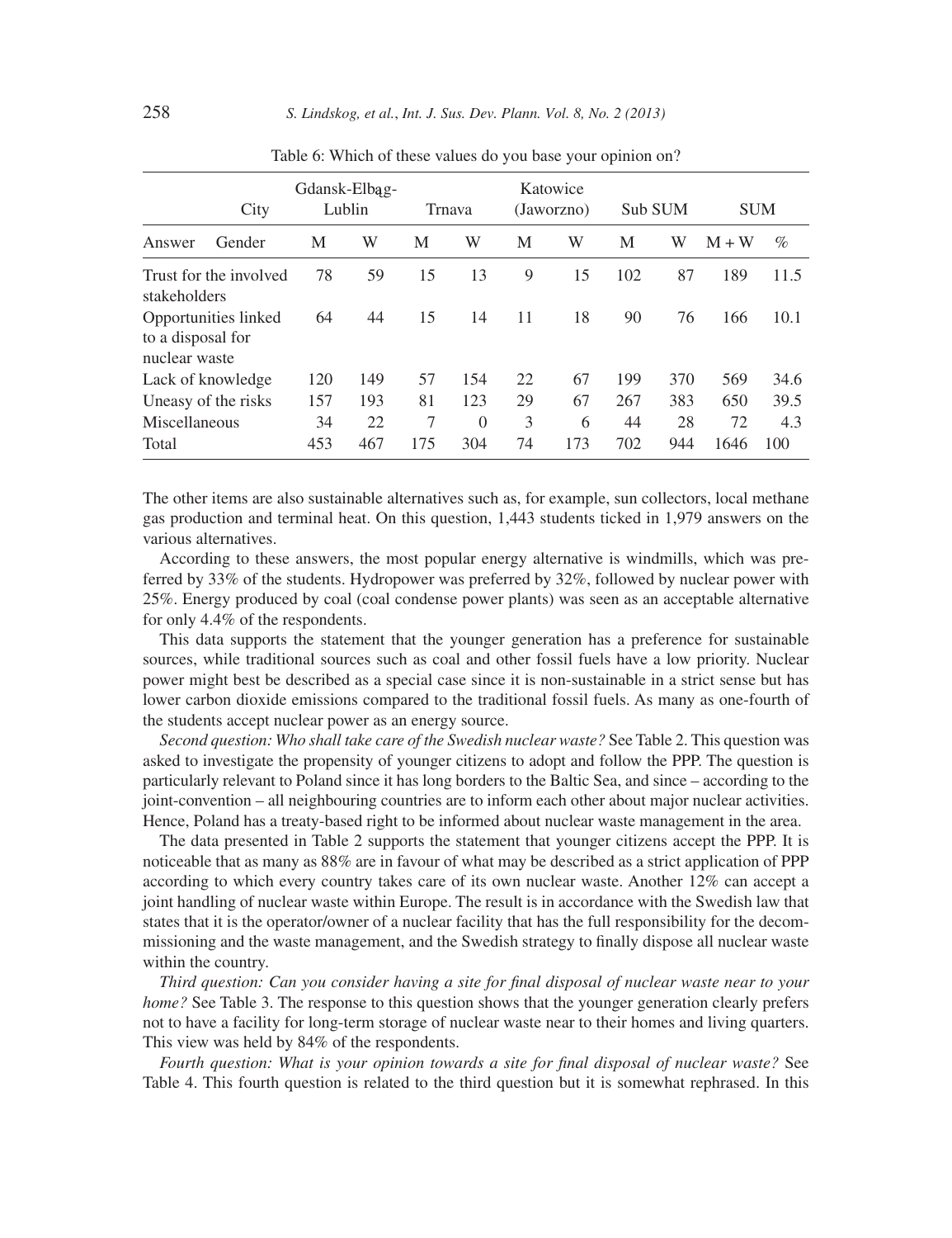case, the question is more general and does not relate to the homes of the respondents. In this case, it is possible to see that still more than half of the respondents are against a repository, and the group that are in favour have increased from 16 to 24%. Another major difference is that the level of respondents that says that they do not have any strong opinion in the subject is a little more than one-fourth. If the responses 'indifferent' were to be relocated to the two other groups, there would be around one-third that is in favour and two-thirds that still are against a repository for nuclear waste.

*Fifth question: Which aspects are in your opinion crucial for the acceptance of a final disposal?* The responses showed that 859 answers out of a total of 2,235, that is, no less than 38%, gave the response that the safety aspect is the most important factor to consider in the process of dismantling and decommissioning of nuclear power plant and associated handling of nuclear waste. The second most important factor is the environmental aspect with a total response frequency of 28%. On third place is the geographic localization to the nature that the disposal of nuclear and radioactive waste should take place as far as possible from home. This factor was stressed as crucial in 475 answers out of a total of 2,235 answers; hence, this factor may account for 21% of the total number of answers given.

Hence, in the aggregated sample, these three reasons are together given as an explanatory power of nearly seven-eights, or more exactly 87%. The factors techniques used (8.6%), economic growth or financial wealth  $(3.2\%)$  and other explanations  $(0.8\%)$  are less significant.

*Sixth question: What values do you base your opinion on? See* Table 6. The data shows that unease with the risks is the most frequent answer, and it comes from 40% of the respondents. The second most frequent answer is the lack of knowledge with 35% support. Next is trust for the stakeholder involved with 12% and then opportunities linked to a disposal of nuclear waste with 10%. Finally, the smallest group which account for 4.3% of the total gave other reasons for their views.

### 5.4 Conclusions and lessons learnt from the field study

The results and findings above illustrate how interviews can provide insight into the views and opinions of the next generation. Further studies might include prerequisites for accepting or rejecting a final repository near to one's home. Such prerequisites might include compensation given to the individuals directly or indirectly via the municipalities in the region.

It should be noted that that if compensation is given to facilitate acceptance for a repository in a region, the same amount must in turn be included in the nuclear waste liability. Actually, since we do not know whether the coming generations will accept repositories of waste near their homes, the general principle of prudence demands that the degree of acceptance are estimated and that appropriate accruals are made for this in the accounts of the companies. If the general situation is that there is a regional or national fund, an equal injection must be done to the segregated waste fund.

If one were to have a system for calculating the total cost for future management of the nuclear waste that also includes the estimated need for compensation to the coming generations for the negative effect of having a repository in the region, then it might be reasoned that any such compensation should be balanced against the contribution of nuclear energy to the reduction of the carbon dioxide emissions and thus mitigating global warming.

It was mentioned above that it is not possible to find any difference in opinion between the previous cluster samples from Gdansk, Elblag and Lublin compared to the clusters from Jaworzno just outside Katowice and the Slovakian clusters from Trnava. Thus, we have not found any data that might support the hypothesis that younger citizens should tend to favour regional energy sources on behalf of sustainable energy sources. The data indicates that younger citizens base their values on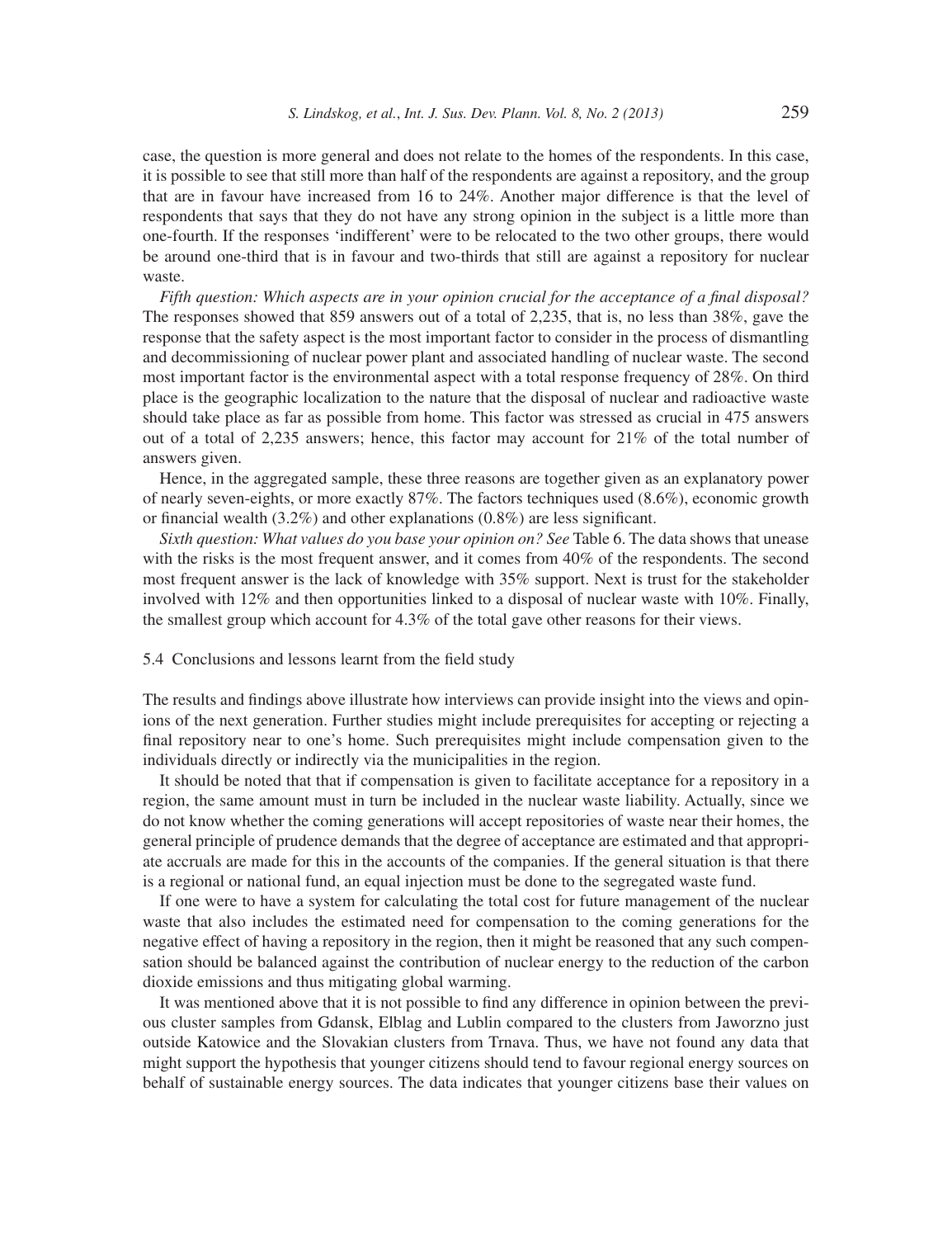the risks connected to the handling of nuclear waste together with lack of knowledge and low efficiency in the knowledge transfer. This may be interpreted as a cautious and conservative view regarding the total risks.

Only 11.5% of the young citizens said that they based their opinion on trust for the stakeholders (cf. Question 6 and Table 6). At the same time, responses are high for unease with the risks together with lack of knowledge. This shows that concerns relating to protection of health and the environment, that is fundamental questions, have a higher priority than opportunistic issues like future benefits.

One of the most crucial criteria for acceptance of a repository for nuclear waste is that appropriate monetary resources have been accumulated in segregated funds. The basis of the associated calculations should include all costs today and in the future. The field study data that have been presented support the maxim that it is essential that this cost includes the assumed cost for compensation to the perceived drawback for future generations.

Another potential cost raiser for the future generations may be retrieval. If, for some reason, future generations find that they wish to manage already deposited waste in some other way, then there will be costs for retrieving it as well as costs for whatever new alternative that is to be implemented. It can be expected that the monetary resources in the segregated funds – in spite of the reserves for unexpected costs – will not be sufficient in such a scenario. It was proposed in the authority review of the programme for the management of the nuclear waste that the Swedish Nuclear Fuel and Waste Management Company published in 1989 that only 10% of the spent fuel in store should be deposited in a first stage, and that some years would be allowed to pass before the bulk of the waste was deposited. One of the reasons for this suggestion was that retrieval of 10% would be a manageable option also from a financial perspective.

Obviously, consensus will have to be found on the principles to be used for the evaluations of the nuclear liabilities, and implementers of waste disposal will have to come up with solutions and documentation that can not only be accepted in wide circles today but also stand the tests of time. If it can be concluded that the resources in the segregated funds actually correspond to the full nuclear liability, then nuclear energy may be accepted as a partially sustainable or semisustainable.

From a more practical point of view, it is possible to claim that the cost for compensating future generations can be a major cost driver, since it has been omitted in most calculations of future costs for decommissioning of nuclear facilities and management of associated nuclear waste.

### 6 CONCLUDING REMARKS

In spite of the fact that there are internationally well-accepted definitions on sustainability, the analyses and assessments carried out in different fields of technology are inconsistent and incoherent. This makes comparison difficult or perhaps even impossible. Therefore, generic methodologies are needed that enable comparisons to be carried out in a uniform and systematic manner. This requires that appropriately structured knowledge bases be established together with efficient modes for communication and knowledge transfer.

The sustainability of nuclear energy is not a matter of availability of uranium and efficiency in its utilization alone. It is also necessary that health and the environment are protected now as well as in the future. The protection in the future must be carried out in full compliance with the PPP. It is not necessarily required that the generation that benefits from the nuclear electricity also actually carries out the decommissioning of the nuclear facilities and permanently disposes all the waste. There may be good technical and economic reasons to operate nuclear facilities for longer than one generation. However, in such cases, the benefitting generations must leave behind the full technical solutions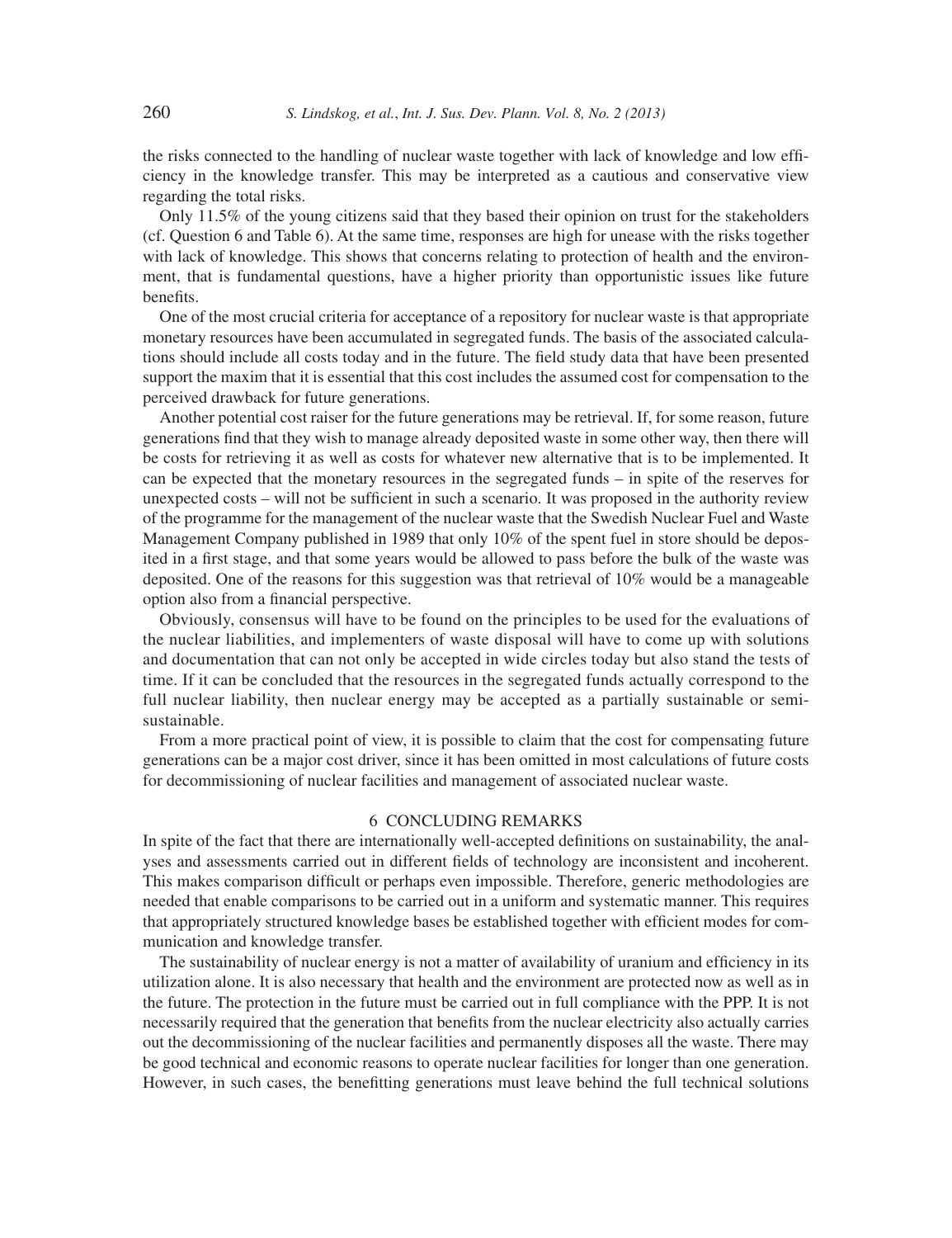together with all the financial resources needed for adequate protection of health and the environment. So far, and in the case of Sweden, this has meant green field conditions.

The analysis in a historical perspective shows that sustainability awareness may well appear in the form of trends. This calls for comprehensive and systematic approaches based on appropriately structured knowledge bases as well as sufficient ingenuity to identify qualified candidates for future trends.

It is a natural element of human nature as well as human culture to care about the offspring and to leave behind a better basis for existence. Such action might, however, be impeded by short-term rewards, perhaps only to a few individuals, for example, exaggerated emphasis on quarterly reports by institutional investors or managers hungry for bonuses. The concern for descendants is not unconditional. Research suggests that an individual will sacrifice consumption to benefit future generations only if a guarantee exists that others will do the same [57]. This implies that bodies are required as ombudsmen for the public to ensure general compliance. Such solutions are proposed in Ref. [57].

Planning for decommissioning and waste management, together with the estimation of associated costs, has proven to be treacherous. Therefore, careful analyses are needed to obtain the precision required. This includes radiological surveying, selection of techniques to be used and identification and evaluation of potential cost raisers. It also includes sharing of lessons learned and comparison with already completed projects. The timing of such evaluations is governed by the needs for financial planning, and this may imply that the technical planning must be carried out many years, perhaps decades, before the plans may be needed for the actual decommissioning work.

It is thus the duty of our generation to act as ombudsmen for the future generations, and to ensure that levels of protection are established, that responsible solutions are found and that adequate funding is set aside. Since we cannot ask them, the best we can do is to protect future generation to at least the same level as that which applies for us who live today.

We do, however, have access to the next generation. It is therefore imperative that we learn about their values and carefully consider what they share with us. It is likely that the perspectives and requirements will be different in the future, and we should strive for solutions that have good prognoses for standing the ultimate tests of time. For instance, it is only 40 years since Sweden participated in a sea-dumping campaign that was carried out under the auspices of the United Nations. Such a practice is far from acceptable today.

Robust solutions require knowledge transfer to and dialogue with stakeholders, in general, and younger stakeholders, in particular. It is also important that information be passed on to future generations. The process should be in compliance with the requirements of the society, which, in turn, should support the process, for example, in terms of funding of financial resources and information about nuclear waste liabilities.

### **REFERENCES**

- [1] *Radiation Protection Act.* (In Swedish: Strålskyddslag). SFS 1988: 220.
- [2] *Act on Nuclear Activities.* (In Swedish: Lag om kärnteknisk verksamhet). SFS 1984: 3.
- [3] *Nuclear Liability act.* (In Swedish: Lag om finansiella åtgärder för hanteringen av restprodukter från kärnteknisk verksamhet). SFS 2006: 647.
- [4] Norrby, S., A Regulatory authority's needs for R&D to develop competence in assessing nuclear waste management safety. *Scientific Basis for Nuclear Waste Management XXI*, ed Ian G. McKinley, Charles McCombie (Mater. Res. Soc. Symp. Proc. Vol. 506, Warrendale, PA, 1997).
- [5] Lindskog, S., Sjöblom, R. & Labor B., Sustainability of nuclear energy with regard to decommissioning and waste management. Energy and sustainability III. *WIT Transactions on Ecology and the Environment*, **143**, pp. 303–314, 2011. doi: http://dx.doi.org/10.2495/ESUS110261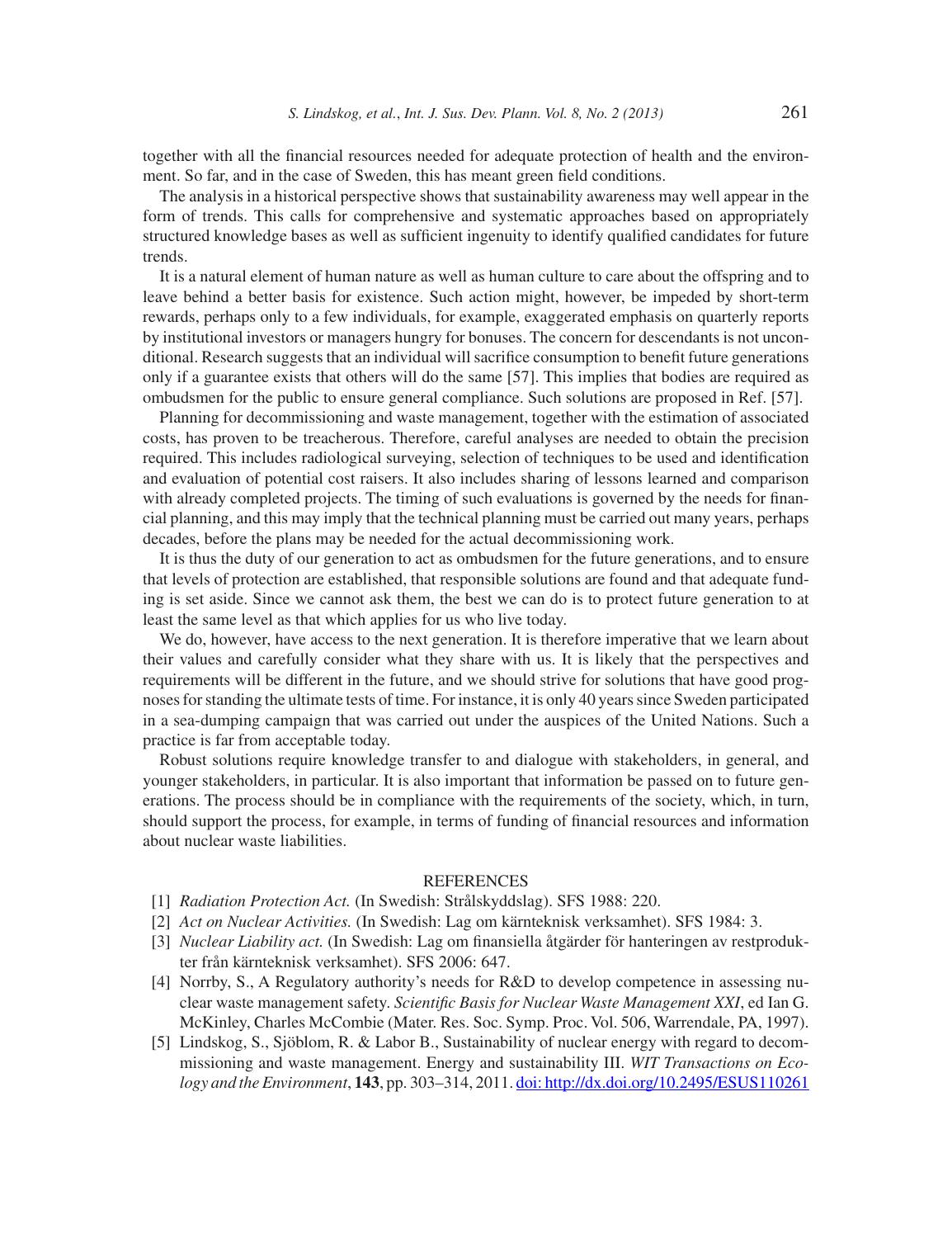- [6] Lindskog, S. & Sjöblom, R., Implementation of the polluter pays principle example of planning for decommissioning. Environmental economics and investment assessment III. *WIT Transactions on Ecology and the Environment*, **131**, pp. 27–38, 2010. doi: http://dx.doi. org/10.2495/EEIA100031
- [7] Labor, B. & Lindskog, S., Values held by young stakeholders on financial planning regarding liabilities for nuclear decommissioning. Environmental economics and investment assessment III. *WIT Transactions on Ecology and the Environment*, **131**, pp. 235–246, 2010. doi: http:// dx.doi.org/10.2495/EEIA100201
- [8] Tyszkiewicz, B. & Labor, B., *A Survey of Younger Citizens Values towards Decommissioning and Dismantling of Older Nuclear Facilities in a European Perspective.* SKI\* Report 2008: 52. June, 2008.
- [9] Lindskog, S. & Sjöblom, R., Radiological, technical and financial planning for decommissioning of small nuclear facilities in Sweden. *Proceedings of the 12th International Conference on Environmental Remediation and Radioactive Waste Management, ICEM2009, October 11–15,* Liverpool, UK, *2009*.
- [10] Lindskog, S., Cato, A. & Sjöblom, R., Estimations of costs for dismantling, decommissioning and associated waste management of nuclear facilities, and associated impact on decision processes, functioning of markets and the distribution of responsibilities between generations. Environmental Economics II. *WIT Transactions on Ecology and the Environment*, **108**, pp. 97–103, 2008. doi: http://dx.doi.org/10.2495/EEIA080101
- $[11]$  Lindskog, S. & Sjöblom, R., Regulation evolution in Sweden with emphasis on financial aspects of decommissioning. *Decommissioning Challenges: An Industrial Reality*?: Avignon, France, Sept. 28 to Oct. 2, 2008.
- [12] Iversen, K., Salmenhaara, S., Backe, S., Cato, A., Lindskog, S., Callander, C., Efraimsson, H., Andersson, I. & R. Sjöblom., Cost calculations at early stages of nuclear facilities in the Nordic Countries. *The 11th International Conference on Environmental Remediation and Radioactive Waste Management*, Bruges (Brugge), Belgium, September 2–6, 2007.
- [13] Cato, A., Lindskog, S. & Sjöblom, R., *Financial Planning as a Tool for Efficient and Timely Decommissioning of Nuclear Research Facilitie*s. *American Nuclear Society. Decommissioning, Decontamination and Reutilization. Capturing Decommissioning Lessons Learned*, Chattanooga, Tennessee, USA, September 16–19, 2007.
- [14] Sjöblom, R., Sjöö, C., Lindskog, S. & Cato, A., Early stage cost calculations for determination and decommissioning of nuclear research facilities. *The 10th International Conference on Environmental Remediation and Radioactive Waste Management*, Glasgow, UK, September 4–8, 2005.
- [15] Laraia, M. & McIntyre, P.J., responsible officers; Cato, A., Lindskog, S. & Sjöblom. R., et al contributors, *Decommissioning of Research Reactors and Other Small Facilities by Making Optimal Use of Available Resources.* IAEA Report Series 463, Vienna 2008.
- [16] Brundtland, G., Chairman, *Our Common Future (The Brundtland repor*t)*. World Commission on Environment and Development*, Oxford University Press: Oxford, United Kingdom, 1987.
- [17] See OECD. '*Guiding Principles Concerning International Economic Aspects of Environmental Policies*', Council Recommendation **C(72)128**, Paris, 26 May 1972.
- [18] *Deciding for the Future: Balancing Risks, Costs, and Benefits Fairly Across Generations.* A Report by a Panel of the National Academy of Public Administration (NAPA) for the U.S. Department of Energy. June 1997.
- [19] *Decommissioning Funding: Ethics, Implementation, Uncertainties*. Status Report 2006, OECD/NEA No. 5996, 2006.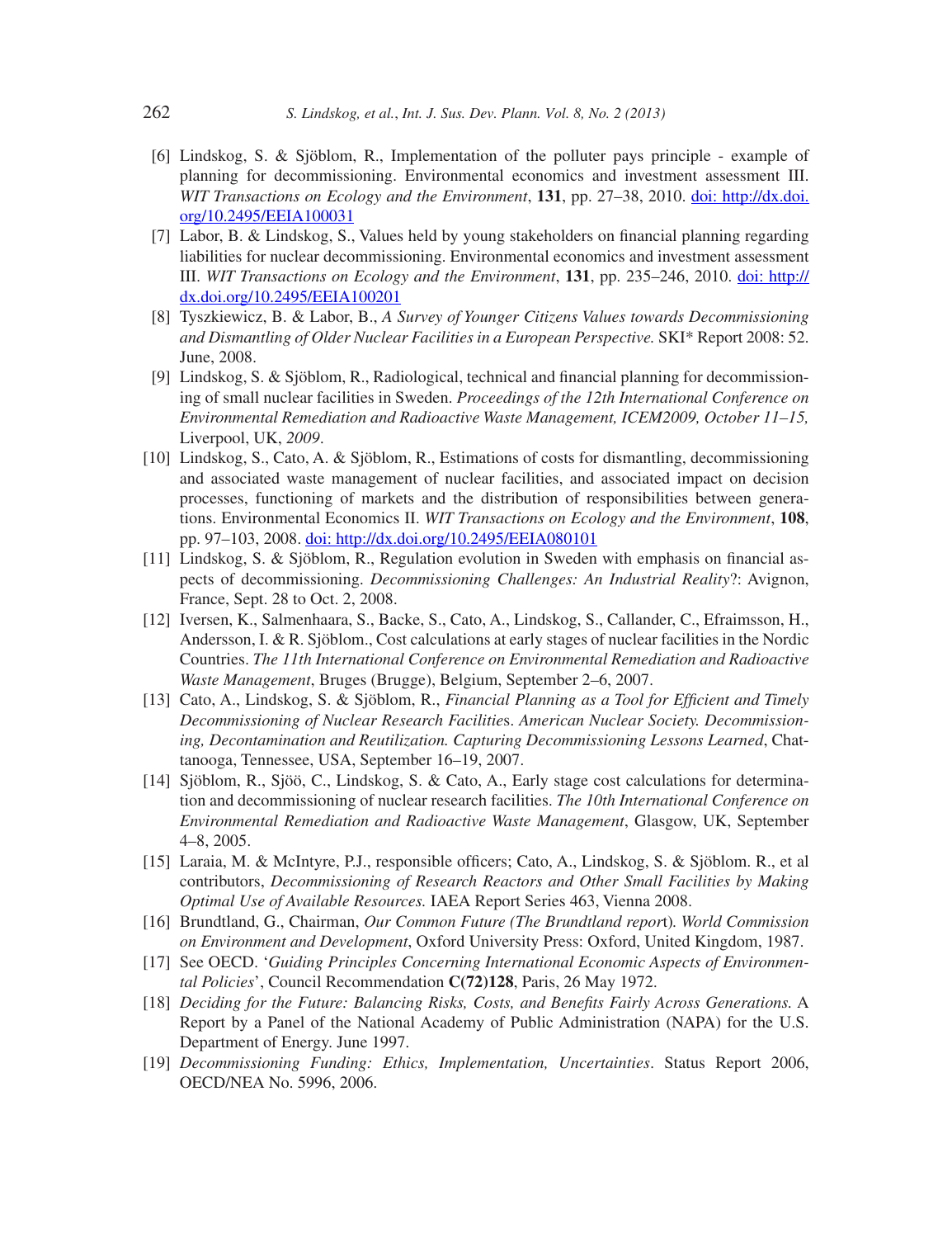- [20] *Charter of ethics.* Four Pillars of Support for a Fast-Globalizing Nuclear Industry. World Nuclear Association brochure.
- [21] *Nuclear Energy in a Sustainable Development Perspective.* OECD Nuclear Energy Agency, 2000.
- [22] *Selecting Strategies for the Decommissioning of Nuclear Facilities.* A Status Report. OECD Nuclear Energy Agency, 2006.
- [23] *Radioactive waste in perspective.* OECD Nuclear Energy Agency, Report No 6350, 2010.
- [24] *Directive 2001/80/EC of the European Parliament and the Council of 23 October 2001 on the limitation of emissions of certain pollutants into the air from large combustion plants.*
- [25] *Coal and sustainable development.* A position paper by the Coal Industry Advisory Board prepared for the World Summit on Sustainable Development Johannesburg, OECD International Energy Agency. August 2002.
- [26] Wickbom, U., *The good power* (In Swedish: "Den goda kraften"). GullersBild, Uppsala, 1995.
- [27] Saaty, T.L., *The Analytic Network Process, Decision Making with Dependence and Feedback.* RWS Publications: Pittsburg, USA, 2001.
- [28] Saaty, T.L. & Vargas L.G., *Decision Making in Economic, Political, Social and Technological Environments with the Analytic Hierarchy Process*. *The Analytic Hierarchy Process Series,* Vol VII, RWS Publications: Pittsburg, USA, 1994.
- [29] Petersen, D., *Analyzing Safety System Effectiveness*, 3rd edn. Van Nostrand Reinhold: New York, 1996.
- [30] Chapman, N.A. & McKinley, I.G., *The Geological Disposal of Nuclear Waste,* John Wiley & Sons: Chichester, 1987.
- [31] *SKI (1996). SKI SITE-94 Deep Repository Performance Assessment Project.* SKI\* Report 96: 36 (2 volumes).
- [32] Andersson, J., Dverstorp, B., Sjöblom, R. & Wingefors, S., The SKI repository performance assessment project SITE-94. *International High Level Waste Management Conference*, Las Vegas, Nevada, U.S.A., 1–5 May, 1995.
- [33] Andersson, J., ed, *The Joint SKI/SKB Scenario Development Project.* SKI\* Technical Report 89: 14, Stockholm, December 1989. (This report is also published as SKB Technical Report 89–35).
- [34] Stenhouse, M., Chapman, N. & Sumerlin, T., *SITE 94. Scenario Development. FEP audit list preparation: Methodology and presentation.* SKI\* Technical Report 93: 27, Stockholm, April 1993.
- [35] Chapman, N.S., Andersson, J., Robinson, P., Skagius, K., Wene, C-O., Wiborgh, M. & Wingefors, S., Devising scenarios for future repository evolution: a rigorous methodology. *Mat. Res. Soc. Symp. Proc,* **353**. Materials Research Society, 1995.
- [36] Sjöblom, R., Dverstorp, B. & Wingefors, S., Objectives and limitations of scientific studies with reference to the Swedish RD&D Programme 1992 for handling and final disposal of nuclear waste. *Mater. Res. Soc. Symp. Proc,* **333**, Pittsburgh, PA 1994.
- [37] *Strålsäkerhetsmyndighetens föreskrifter om slutförvaring av kärnämne och kärnavfall.* SSMFS 2008: 21 (In Swedish. SSM:s regulations concerning safety in connection with the disposal of nuclear material and nuclear waste. Unofficial translation exists as SKIFS 2002: 1)
- [38] *Strålsäkerhetsmyndighetens föreskrifter om skydd av hälsa och miljön vid slutligt omhändertagande av använt kärnbränsle och kärnavfall.* (In Swedish. Regulations on the protection of human health and the environment in connection with the final management of spent nuclear fuel and nuclear waste. Unofficial translation exists as SSIFS 1998: 1 and SSI FS 2005: 5).
- [39] *Features, Events and Processes (FEPs) for Geologic Disposal of Radioactive Waste, An International Database.* OECD Nuclear Energy Agency, 2000.